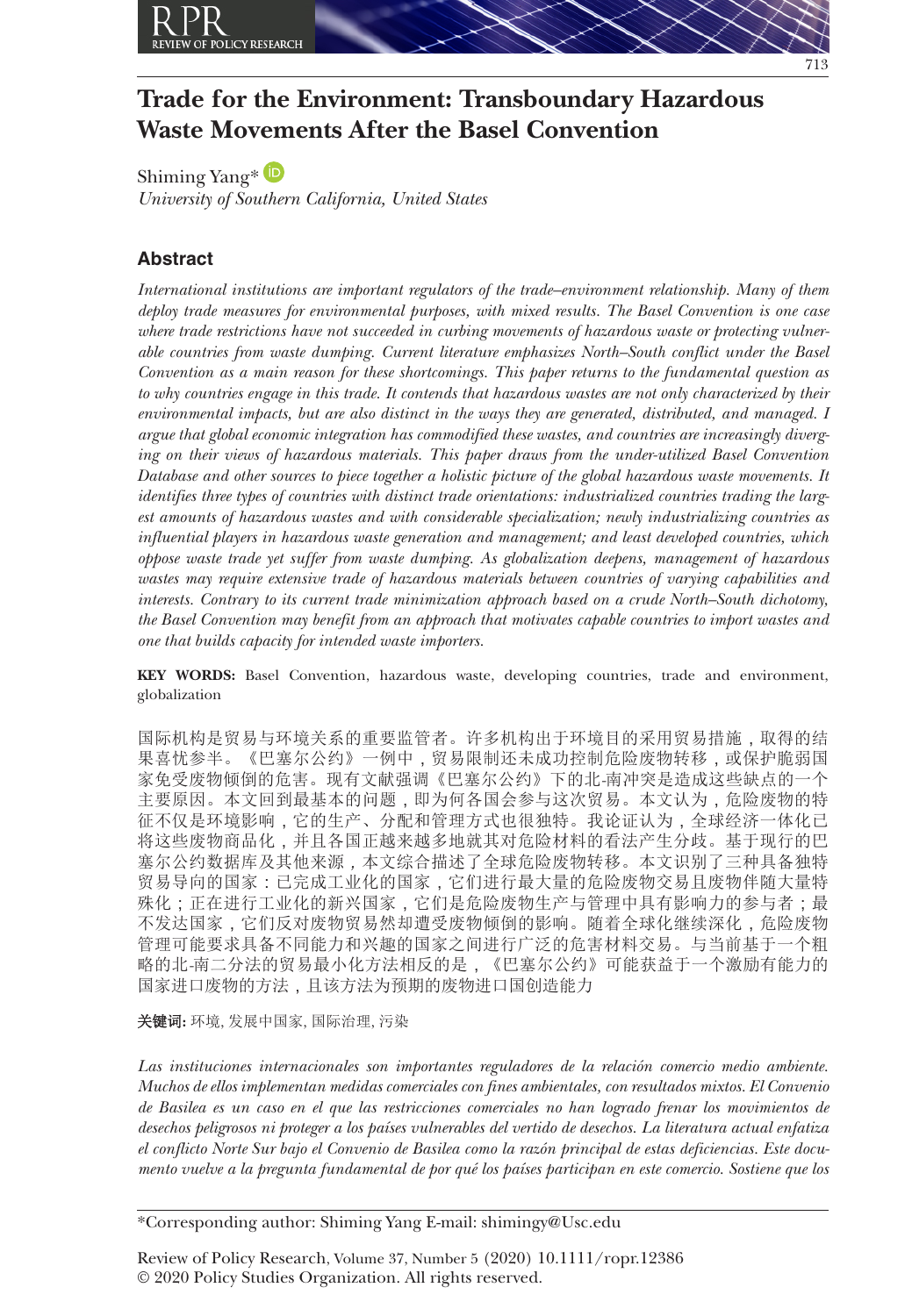*desechos peligrosos no solo se caracterizan por sus impactos ambientales, sino que también son distintos en la forma en que se generan, distribuyen y gestionan. Sostengo que la integración económica global ha mercantilizado estos desechos, y los países están divergiendo cada vez más en sus puntos de vista sobre los materiales peligrosos. Este documento se basa en la Base de Datos del Convenio de Basilea infrautilizada y otras fuentes para armar una imagen holística de los movimientos globales de residuos peligrosos. Identifica tres tipos de países con distintas orientaciones comerciales: países industrializados que comercializan las mayores cantidades de desechos peligrosos y con una especialización considerable; nuevos países industrializados como actores influyentes en la generación y gestión de residuos peligrosos; y los países menos adelantados, que se oponen al comercio de residuos y sufren el vertido de residuos. A medida que se profundiza la globalización, el manejo de los desechos peligrosos puede requerir un amplio comercio de materiales peligrosos entre países de capacidades e intereses variables. Contrariamente a su enfoque actual de minimización del comercio basado en una cruda dicotomía Norte Sur, el Convenio de Basilea puede beneficiarse de un enfoque que motive a los países capaces de importar desechos y que desarrolle capacidad para los importadores de desechos previstos.*

**PALABRAS CLAVE:** medio ambiente, países en desarrollo, gobernanza internacional, contaminación

**ABBREVIATIONS:** EEA, European environment agency; EU, European Union; GDP, gross domestic product; LDC, least developed countries; MEA, multilateral environmental agreements; NIC, newly industrializing countries; OECD, organization of economic cooperation and development; UNEP, United Nations environmental programme; UNIDO, United Nations industrial development organization; WEEE, waste of electronic and electric equipment; WTO, world trade organization.

# **Introduction**

**T**he relationship between trade and the environment continues to be hotly debated. National governments, transnational businesses, and international institutions hold divergent views on this topic, and this influences their respective practices concerning trade and environmental regulation. Even more controversial than the trade of normal goods is the trade of wastes, considered by many as blatant exploitation of waste-importing developing countries. In July 2017, an "import ban" from China again brought the issue of waste trade to the forefront. The largest importer of recyclable wastes, in its recent campaign against "foreign garbage (洋垃圾)," China forbade the import of 24 kinds of solid waste and tightened regulations on the levels of impurities permissible in other recyclables (WTO, 2017a, 2017b). This has panicked major industrialized countries, including the United States, Canada, Australia, and the Western European countries, which have been exporting billions of tons of scrap commodities and other recyclables to China and now see these wastes piling up in their own warehouses (Freytas-Tamura, 2018; Profita & Burns, 2017). China's foreign waste ban has forced foreign garbage dealers to find alternative destinations for their wastes, which has triggered a ripple effect in other Asian countries. In 2018, Thailand banned imports of 432 types of e-wastes and plastic waste (Thepgumpanat, 2018). In March 2019, India amended its hazardous waste rules to prohibit the import of solid plastic waste (Cockburn, 2019). Malaysia, the Philippines, and Vietnam also took measures to restrict waste imports and clamped down on waste trafficking (CBS News, 2019). The expanding trade disputes between emerging economies and Western countries has revived fundamental questions regarding waste trade: Why are countries of different developmental levels increasingly participating in waste trade? What is the role of trade in global waste management? And, what can international institutions do to protect public and environmental health from the adverse effects of waste trade?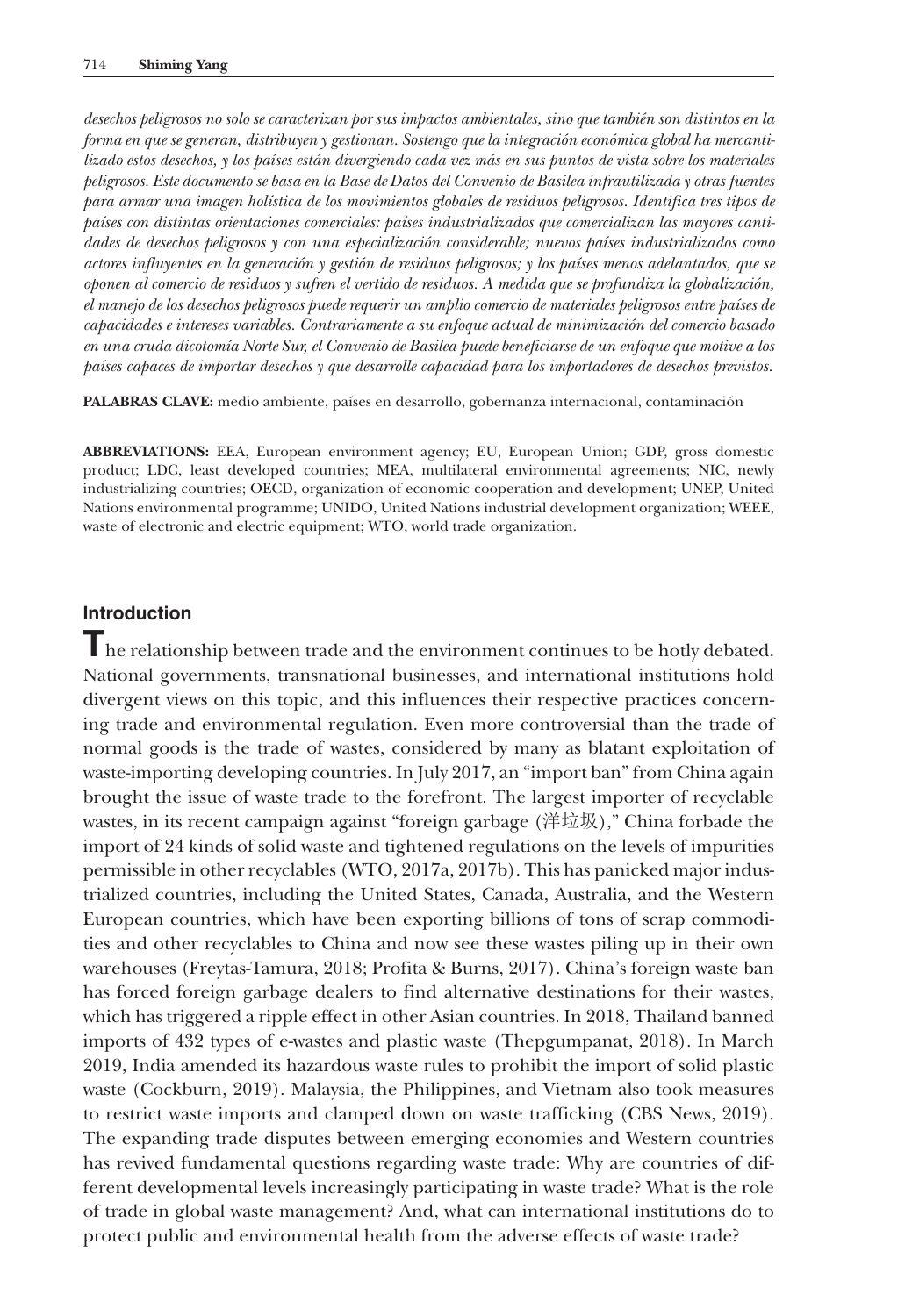This paper aims to answer these questions by analyzing the trade of hazardous wastes, the wastes that pose great risk to human and environmental health, and those international institutions that govern this trade. Volume wise, hazardous wastes account for a moderate part of all types of wastes traded. Indeed, a large part of household wastes, solid wastes, e-wastes, or plastic wastes is not hazardous, although it can contain or mix with hazardous materials. Hazardous wastes are wastes with properties that make them dangerous or capable of having harmful effects on human health or the environment (USEPA, 2019). Hazardous wastes are generated as byproducts of industrial production and post-consumption disposal, and they can impose significant damage on public and environmental health if handled improperly. While some hazardous materials can be recycled, management of hazardous wastes tends to be technology and capital intensive. Several alarming incidents occurred in the 1980s, whereby companies from industrialized countries dumped large amounts of hazardous wastes on the lands of less developed countries and caused significant casualties. Public outcry within developing countries, with the help of environmental nongovernmental organizations, brought this issue to the international stage and led to the 1989 Basel Convention on the Control of Transboundary Movements of Hazardous Wastes and Their Disposal. The Convention fully recognizes:

… that any State has the sovereign right to ban the entry or disposal of foreign hazardous wastes and other wastes in its territory, recognizing also the increasing desire for the prohibition of transboundary movements of hazardous wastes and their disposal in other States, especially developing countries … considering that enhanced control of transboundary movement of hazardous wastes and other wastes will act as an incentive for their environmentally sound management and for the reduction of the volume of such transboundary movement. (UNEP, 2011b)

The Basel Convention is the main international treaty that regulates transboundary movements of hazardous wastes and other wastes requiring special consideration.<sup>1</sup> With the entry into force of the Ban Amendment and recent decisions that control transboundary movements of contaminated plastic wastes and require prior informed consent (PIC) for other plastic wastes, $\frac{2}{3}$  the Basel Convention has become ever more relevant as the major international institution that oversees global waste management. Affected by the dumping incidents, however, many developing countries view hazardous waste trade as pollution transfer, and reducing such trade could incentivize the waste-generating industrialized countries to manage hazardous wastes properly among themselves. The Convention decided on a trade minimization approach and has sought to ban hazardous waste movements from member countries of the Organization for Economic Cooperation and Development (OECD) and European Union (EU) to non-members. This paper questions the rationale of this trade minimization approach, arguing that a regulated trade of hazardous wastes has potential to facilitate the environmentally sound management of hazardous wastes. Globalization has changed the ways in which hazardous wastes are generated and distributed, creating conditions for their proper management through controlled movements of hazardous materials. These new developments make the Basel Convention's approach to trade restrictions based on a simplified North–South bifurcation outdated.

This study draws from the under-utilized Basel Convention Database and other sources to piece together a holistic picture of global hazardous waste movements. It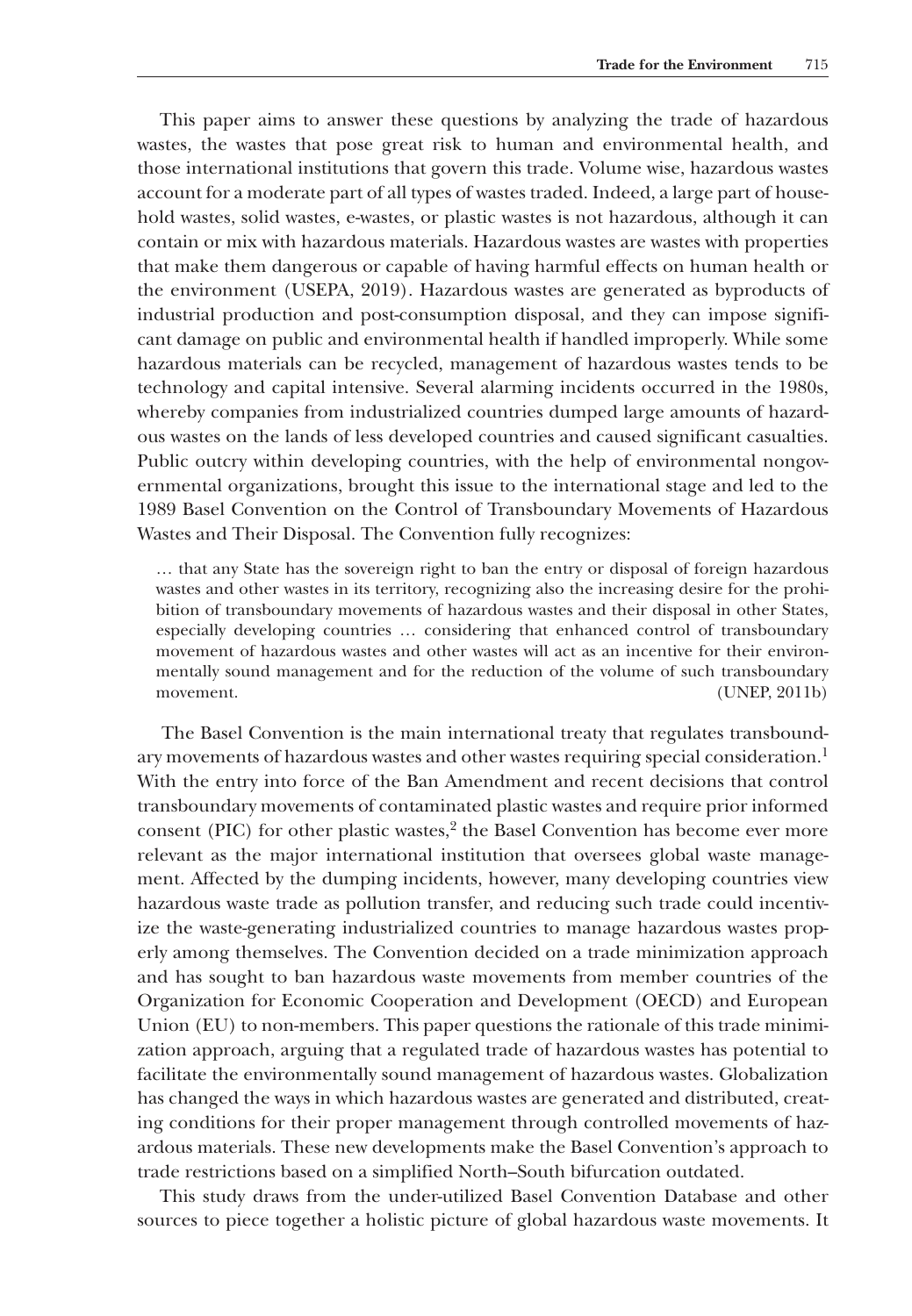re-categorizes countries into industrialized, newly industrializing, and less developed ones based on their factor endowments and levels of trade openness. Among these three country groups, industrialized countries have become highly specialized in treating a variety of hazardous wastes and in large amounts. The hazardous waste management business prospers in these countries and has expanded its network beyond the global North. Newly industrializing countries (NICs), characterized by high economic growth and intermediate trade openness, have become important actors in recycling metallic hazardous materials to supply their manufacturing industries. Although some of this waste treatment is considered to be "dirty recycling," these countries capture some value from hazardous waste management and may be climbing up the technology ladder into more sophisticated segments along the chain. Least developed countries (LDCs), which are in general less open to trade and specifically to hazardous waste trade, are most vulnerable to toxic dumping due to limited institutional oversight and low technological capacity. The three groups of importers represent three markets for hazardous wastes and to a certain extent, three approaches to the hazardous waste problem. An analysis of these countries' participation in hazardous waste trade, then, makes it possible to compare the different potential trajectories of global hazardous waste management.

With an examination of which hazardous materials are traded and by what countries, this study sheds light on several interrelated questions that have yet to be fully answered. For example, if hazardous wastes are pollution, why do some industrialized countries import them in ever-larger amounts, sometimes from developing countries? Why have some newly industrializing countries yet to ratify the Basel Ban Amendment, despite domestic societal pressure? Moreover, why are some developing countries, who portend opposition to hazardous waste trade, importing hazardous wastes and thereby violating the treaties they signed onto? By answering these questions, this paper offers an updated look at the Basel Convention's efficacy amid changing trade patterns.

How effective is it in curbing transboundary movements of hazardous wastes, and in enhancing proper waste management practices? How can its institutions be improved to better protect humans and the environment from ever-growing amounts of hazardous wastes? The findings of the paper suggest that the Basel Convention is essential in creating the three markets we see today, but to better protect developing countries from the danger of hazardous wastes, the Convention needs to re-evaluate its advocacy of trade-restricting measures and the binary categorization of countries based on OECD and EU memberships. The governance of hazardous wastes warrants a more nuanced categorization of countries, greater incentives for capable handlers to treat hazardous wastes, and capacity building for vulnerable countries to regulate hazardous wastes in general.

# **The Commodification of Hazardous Wastes**

This article challenges the widely held view that hazardous wastes are pollution and their trade should be minimized to foster proper waste management in the countries of origin. I argue that hazardous wastes are endogenous to industrial production and therefore possess certain characteristics of industrial goods that are currently traded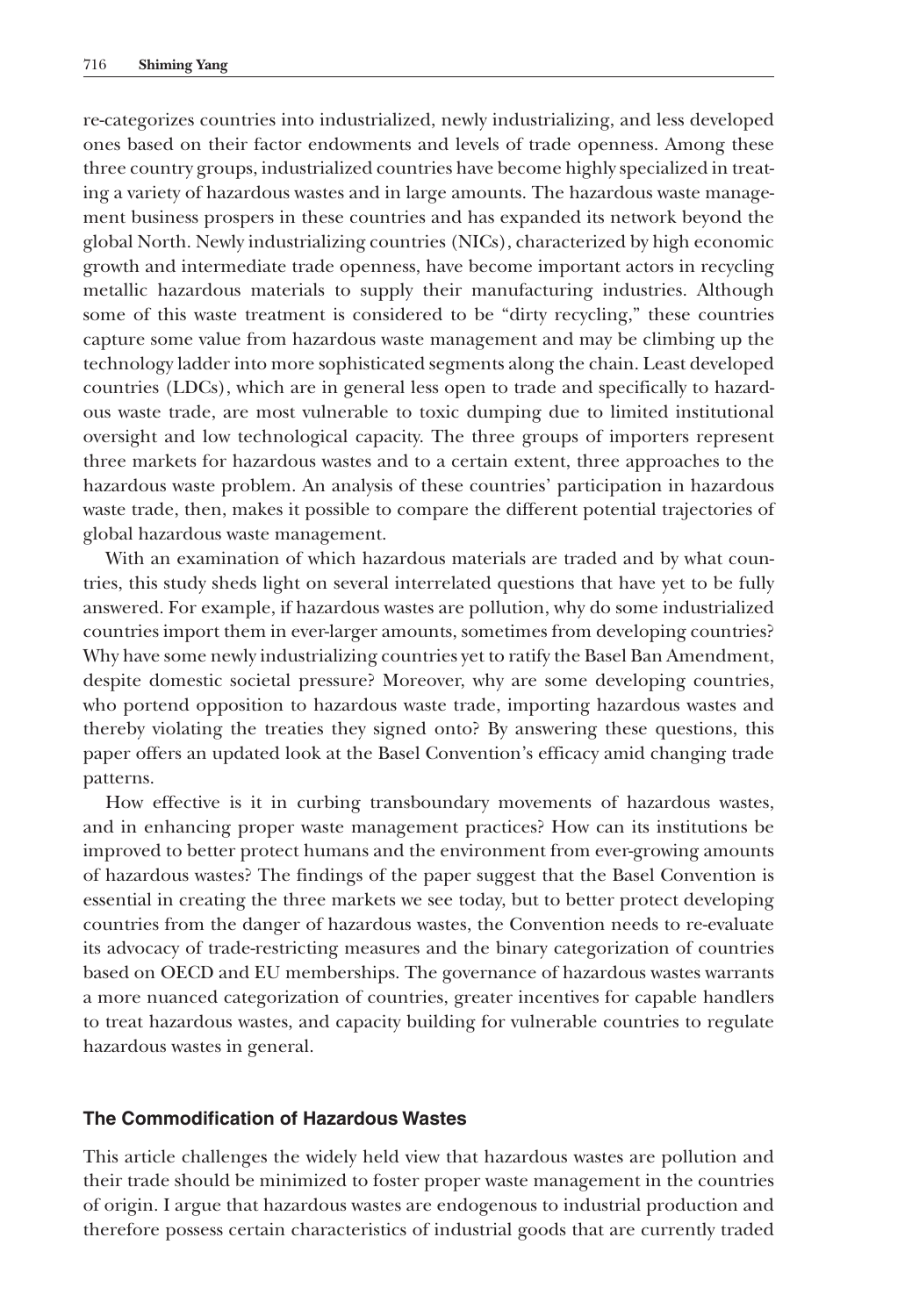globally. Hazardous wastes are distinct both in their impact on the environmental and public health and in the ways they are generated, distributed, and managed. This article contextualizes hazardous materials according to the industries where they are generated and disposed to better understand the reasons a number of countries are trading hazardous wastes and the implications of this emerging phenomenon.

Hazardous wastes are defined as wastes that are explosive, flammable, toxic, corrosive, and infective. These wastes comprise a vastly heterogeneous group of materials that source from 48 different waste streams.3 With respect to their generation, these wastes can be nonhazardous materials contaminated by hazardous ones, or process wastes from industrial manufacturing and post-consumption wastes. Waste electrical and electronic equipment, also called e-wastes, are post-consumption wastes and one of the biggest sources of hazardous wastes. E-wastes are not all hazardous, but a majority of them contains hazardous metals (e.g., used lead batteries). Some e-wastes may not meet the "intrinsic hazard" criterion but can release toxic substances when improperly recycled (e.g., circuit boards). Although hazardous wastes are known for their adverse ecological effects, some, such as metal-containing wastes, are of high economic value if recycled, and others can be recycled to generate energy and heat. Because hazardous wastes are endogenous to industrial production, their generation, flow, and management are likely to follow the same pattern as those of industrial goods.

Since the 1960s, the industrial economies have been shaped by rapid economic integration. Technological advances have lowered transportation and communication costs, thus enabling countries to participate more vigorously in world trade and to capitalize on their comparative advantages. Under the auspices of economic globalization, two trends have emerged with important implications for hazardous wastes. First, globalization has facilitated the relocation of industrial production and consumption, and as a result, of hazardous waste generation. Many industrial facilities in developed countries have been relocating to developing countries, particularly those endowed with labor and infrastructure. The de-industrialization of developed countries has accelerated the industrialization of emerging economies, at the same time transforming them into waste generators. Lowering transport costs have facilitated trade in industrial goods, many of which become hazardous wastes post-use. This includes paints, special-use glasses, and virtually all electronic products. The upshot is that developing countries generate hazardous wastes not only from relocated industrial production, but also from the consumption of goods produced elsewhere in the world.

Second, economic globalization has bolstered specialization. It usually means that a country focuses on manufacturing certain goods or parts of those goods (with imported inputs) as a way to increase efficiency gains. An important aspect of industrial relocation is the transfer of segments of the same industry across countries with different comparative advantages. This leads to intra-industry trade in intermediate goods. Countries specialize through intra-industry and inter-industry trade according to their technology, capital, and labor endowments. This means that the management of hazardous wastes, like their generation, is unlikely to exclude trans-border movement.

When we view hazardous wastes as derivatives of industrial goods, the participation of a given country in hazardous waste management can be explained within a comparative advantage framework. That is, countries import hazardous wastes to capture value from corresponding industrial processes, that is, renewing, recycling, or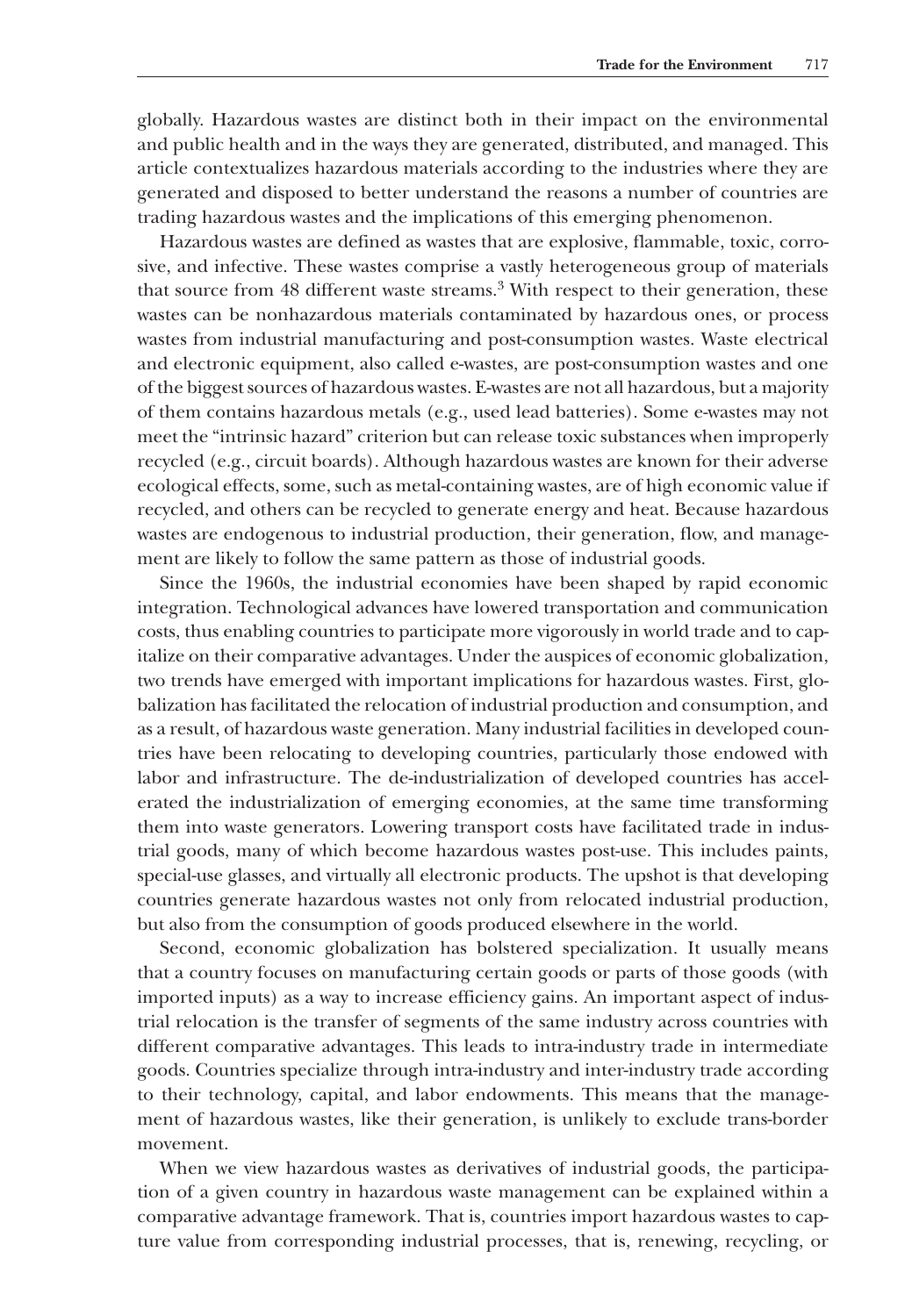disposal. Technology, economies of scale, and the convenience of accessing input and output markets all influence profit margins of these treatments. That means the pollution haven effect (rising income vs. waste import) can be outweighed by the factor endowments of high-income countries, because rising GDP increases disposal capacity more than waste production (Baggs, 2009). Because hazardous wastes encompass a diversity of materials and industries, a country might have comparative advantages in certain materials and treatments, which are not directly associated with its overall trading position on hazardous wastes.

Based on this understanding, countries at different levels of industrialization may engage in the trade of various hazardous materials. Industrialized countries with high treatment capacity are likely to trade in large volumes and specialize in technology-intensive treatments. In these countries, waste management thrives as an environmental service dominated by multinational corporations. NICs, less endowed in capital but abundant in labor, may engage in less technology-intensive recycling treatments and those that directly fuel domestic industrial production. The LDCs neither supply nor demand hazardous wastes. They are more resistant to waste trade yet also vulnerable to illegal dumping. This paper, by sketching the three decades of evolution after the Basel Convention was established, offers new knowledge as well as a fresh perspective on hazardous waste management and how international institutions can facilitate it.

# **Literature Review**

This paper engages with key debates concerning the trade–environment relationship and the use of trade measures in multilateral environmental agreements (MEAs). For instance, is the trade in environmentally sensitive goods invariably bad? What is the relationship between the transboundary movements of these goods and their proper management? In an ever-globalizing world economy, is it possible for MEAs to take trade measures to protect humans and the environment from risks posed by hazardous materials? Global economic integration has greatly complicated the relationship between trade and the environment. Scholars continue to debate whether trade liberalization is compatible with environmental protection, whether environmentally sensitive goods should be traded, and what type of policies could facilitate win–win solutions in this realm. In this section I review the literature on the trade-environment nexus and the usage of trade measures in multilateral trade and environmental regimes, with the Basel Convention on Transboundary Movements of Hazardous Wastes as the case in point.

The extensive literature on the trade–environment relationship focuses on two questions: how trade affects environmental quality, and how environmental regulation influences trade flows. The pollution haven theory and its variations argue that environmental regulations discourage industrial investments, because polluting industries tend to relocate in countries with lax environmental regulations and low compliance costs for the regulations that do exist. This resonates with the "race to the bottom" argument, in which countries lower their environmental regulations to attract foreign investment in polluting industries (Taylor, 2005). Some find that hazardous wastes can be easier to relocate than industrial production, therefore developing countries are even more subject to the pollution haven syndrome (Kellenburg,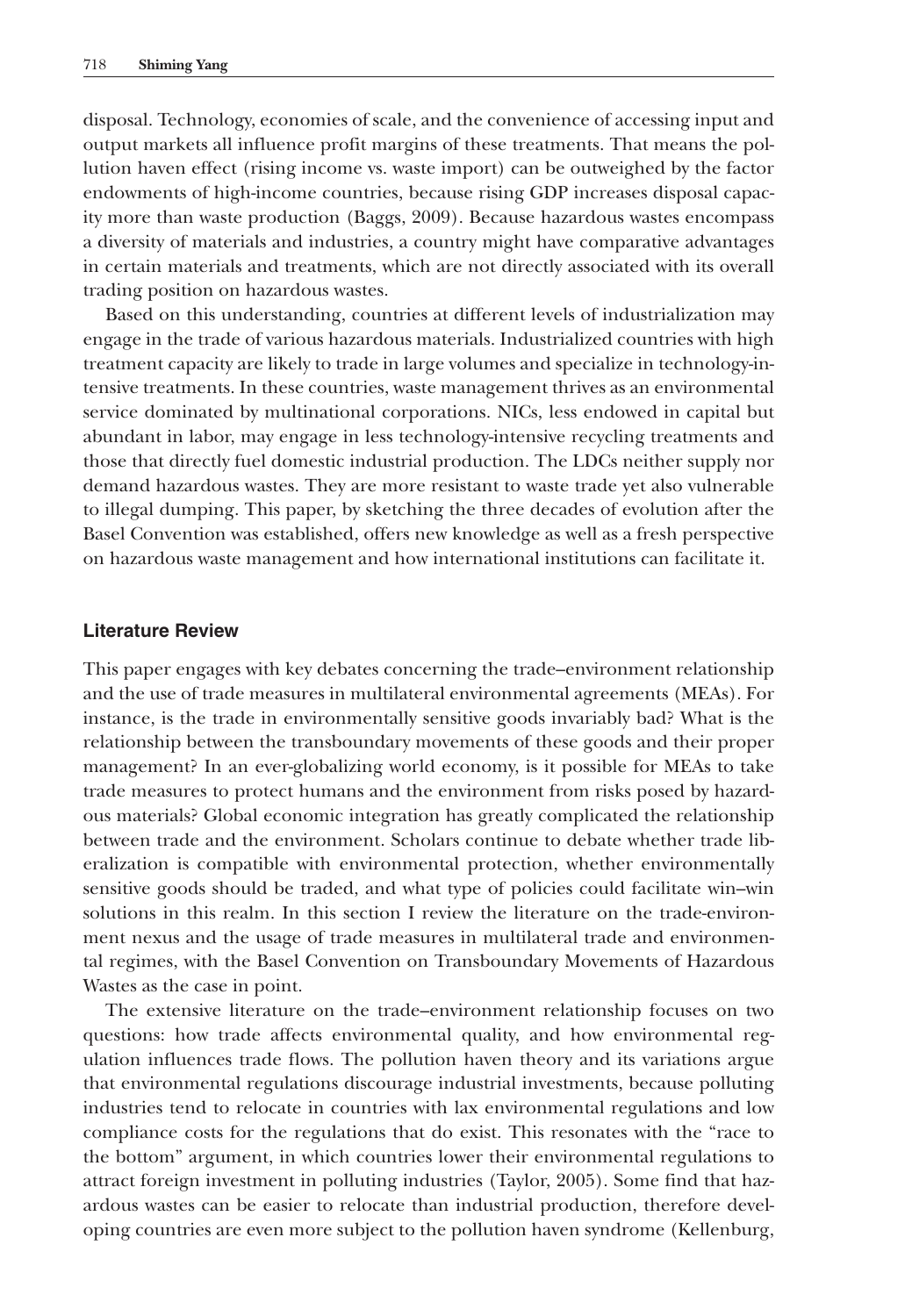2009). Under globalization, then, countries with lax environmental regulations may be more likely to become waste havens (Adeola, 2000; Clapp, 2001; Grether, Mathys, & de Melo, 2012; Kellenburg, 2009).

Other theories hold that environmental regulation is just one of many variables that affect the flow of pollution or waste. The Factor-Endowment Hypothesis argues that capital, labor, and resource endowments collectively determine the flow of waste. From this viewpoint, processes intrinsic to a given industry, rather than the stringency of environmental regulation, may shape industrial production and trade of goods. Another growing literature studies the positive interactions between environmental regulation and economic integration (Vogel, 2000). Strict domestic industrial regulations may give industries first-mover advantage on the international market, evidenced by the strong correlation between environmental policy and a country's competitiveness (Esty & Porter, 2002; Porter & van de Linde, 1995). Similarly, trade policy can affect environmental protection. In 1979, the United States made a "can ban" prohibiting the trade of chlorofluorocarbon-containing propellants between the states, with the purpose of phasing out their usage. Credible threats to impose trade sanctions could help sustain full cooperation in the provision of public goods (Barrett, 1997).

Trade measures are widely used in multilateral trade and environmental regimes. The dominant multinational trading regime, the GATT/WTO, has Article XX on General Exceptions that restricts free trade when doing so is "necessary for the protection of human, animal or plant life or health (b), or relating to the conservation of exhaustible natural resources  $(g)$ ." The WTO also established the Committee on Trade and Environment to enhance the positive interaction between trade liberalization and environmental protection. Following the WTO, a number of regional and bilateral agreements have incorporated environmental exemptions. Still, the liberalization mandate of the WTO has raised debates on the conflict between trade and environmental regimes. In addition to studies on the trade–environment relationship discussed above, scholars are also debating whether the WTO enhances or undermines the work of MEAs, and which should prevail when conflict arises (Axelrod, 2011; Conca, 2000; Eckersley, 2004; Horn & Mavroidis, 2014). Indeed, from the *Tuna-Dolphin* and *Shrimp-Turtle* cases of earlier days to the recent *Raw Materials* and the *Rare Earths* cases, the necessity and sufficiency of Article XX are constantly contested (Howse, 2002; Liu, 2014).

Unlike the trade regimes that make environmental exceptions within trade rules, MEAs restrict trade for environmental protection. The WTO lists 31 MEAs containing trade measures for the purpose of environmental welfare. Trade measures in MEAs serve a variety of purposes, including: regulating trade in endangered species or products derived from those species; regulating trade in environmentally hazardous goods; supporting the phase-out of hazardous substances; enhancing informed decision making; encouraging standardized information systems; avoiding "free-riding," and creating a level playing field (UNEP, 2007). The match between trade measures and the purposes they serve has significant impact on the effect of trade measures. The strongest among all trade measures are trade restrictions and bans.

The Basel Convention is a global MEA that uses trade restrictions as the main policy tool for environmental protection. The Convention was established in response to a series of publicized incidents in which toxic wastes were dumped from industrialized countries onto lands in developing countries or into the ocean to avoid increasing the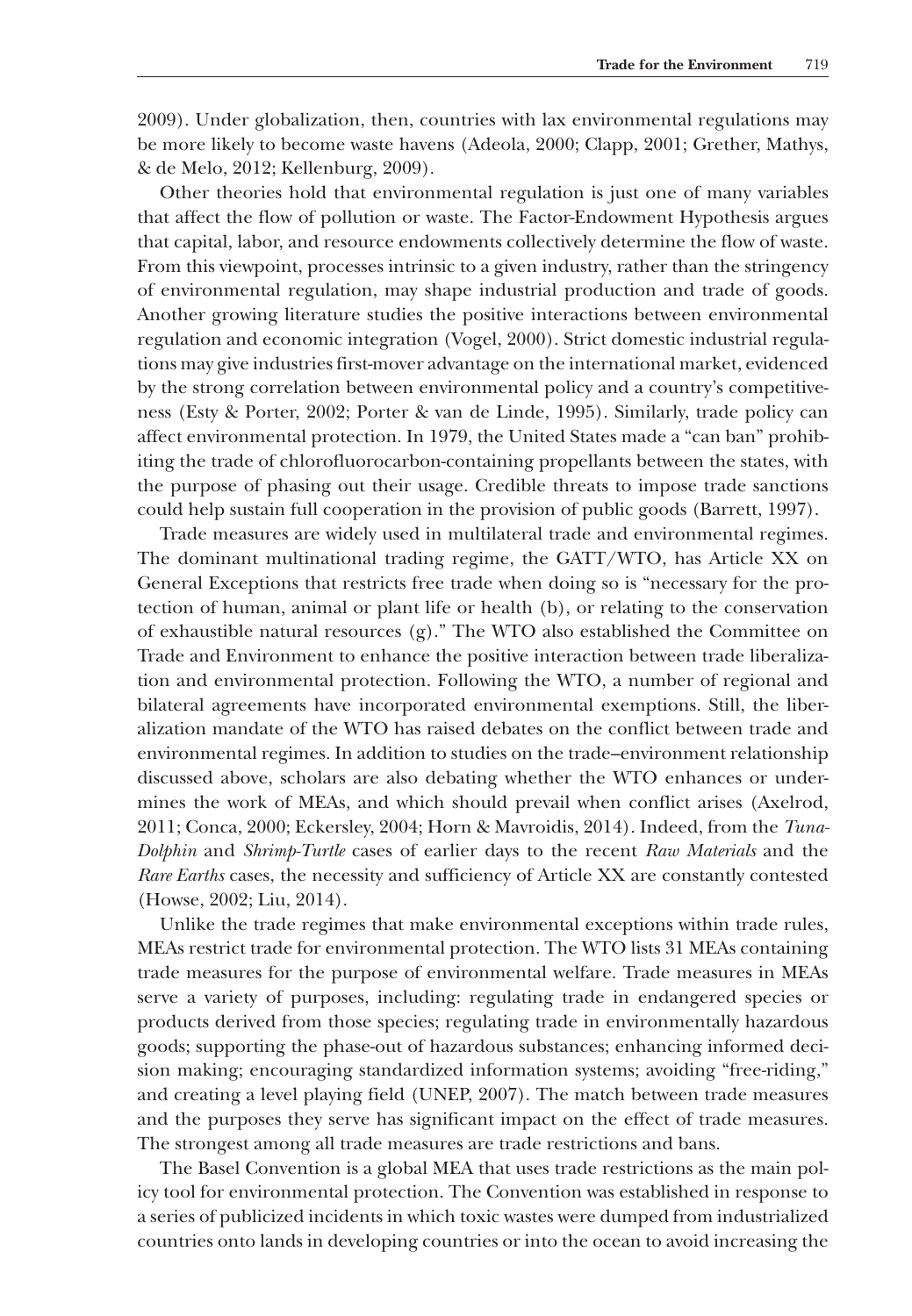domestic disposal costs. Eighteen months of negotiations witnessed polarized debates between industrialized countries, who supported a PIC approach, and developing countries (especially African countries), who called for a global-wide ban of hazardous waste trade (Kummer, 1998). The Convention, adopted in 1989 and went in force in 1992, declared its mission to "protect human health and the environment against adverse effects of hazardous wastes." To the disappointment of African countries and some environmental groups, the Convention adopted the PIC procedures and only banned the waste trade between Parties and non-Parties. The trade ban continued to be a central agenda item after the convention text was adopted, and Parties eventually reached a compromise on one issue, which is a ban on hazardous wastes movements from industrialized to developing countries instead of a global ban on waste trade (Kummer, 1998). Building on the notion that developing countries are unwilling and incapable to engage in hazardous waste trade, the Convention established the proximity principle, the self-sufficiency principle, the least transboundary-movement principle, and eventually the Ban Amendment to protect the developing countries from waste dumping (UNEP and ISWA, 2002). The trade restrictions of the Basel Convention and their potential conflicts with the WTO rules have sparked significant controversy, arguably even deterring certain countries from ratifying the Basel Convention and the Ban Amendment (O'Neill & Burns, 2005; Wirth, 1998).4

Despite the extensive use of trade restrictions within MEAs, the effectiveness of these measures demands further scrutiny. As Brack and Grey (2003) have noted, MEAs usually have many provisions that it is hard to gauge the impact of trade-related ones in isolation from the rest. This may explain the lack of consensus within the existing literature with regard to the trade–environment relationship and the ability of MEAs to promote harmony between trade and environment. This paper contributes to this debate by introducing nuances. I argue that trade of a certain good can be environmentally beneficial under some conditions while harmful in others, depending on the nature of the good and the context that governs its movements. Countries may have different perceptions of the same goods, and bridging of this perception gap can potentially open up new ways to think about the role of trade in hazardous waste management.

# **Methodology and Data**

Trade data on hazardous wastes are limited compared to those on other commodities. The definition and reporting of hazardous wastes differ widely from country to country (Krueger, 1999; Kummer, 1995). Until the Basel Convention categorized hazardous wastes with Y codes in 1998, there was no single source that reliably monitored the transport of hazardous wastes around the world. This was added by the undetectable nature of hazardous waste trafficking. For these reasons, I use the Basel Convention National Reporting Database as the primary data source. This database contains information on waste streams, disposal, and recovery methods for all transactions reported by Basel Parties between 1998 and 2017 at different aggregation levels.<sup>5</sup> It is the only global database that uses the Basel Convention definition of hazardous wastes. This database was created under the mandate of paragraph 3, Article 13 of the Basel Convention, which requests Parties to submit annual reports regarding the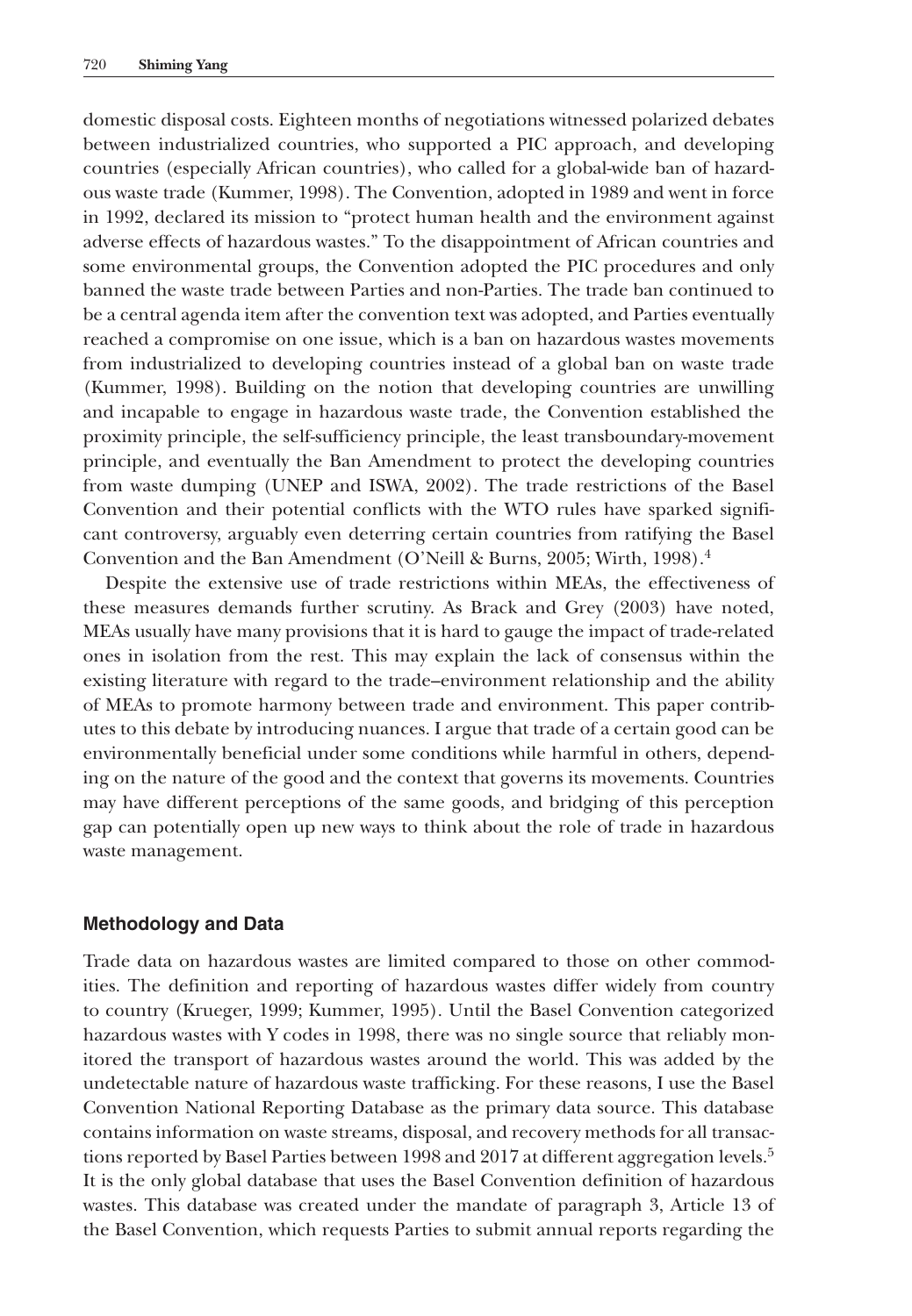generation, transport, and management of hazardous wastes. These national reports contain information on all export and import shipments of the reporting country, including the materials (Y-codes); the hazardous characteristics of the materials (H-codes); treatments (R-codes for recycling and D codes for disposal); and countries of origin, transit, and destination. The data between 1998 and 2011 were compiled into an online reporting database. This paper uses these aggregated data (based on import) for the country group analysis (Figures 1–4) and individual national reports for country-specific analyses.



**Figure 1.** Industrialized Countries Imports from Developing Countries (1998–2011). *Source*: the Basel Convention Database. Based on import data.



**Figure 2.** Industrialized Countries Imports from Industrialized Countries (1998–2011). *Source*: The Basel Convention Database. Based on import data.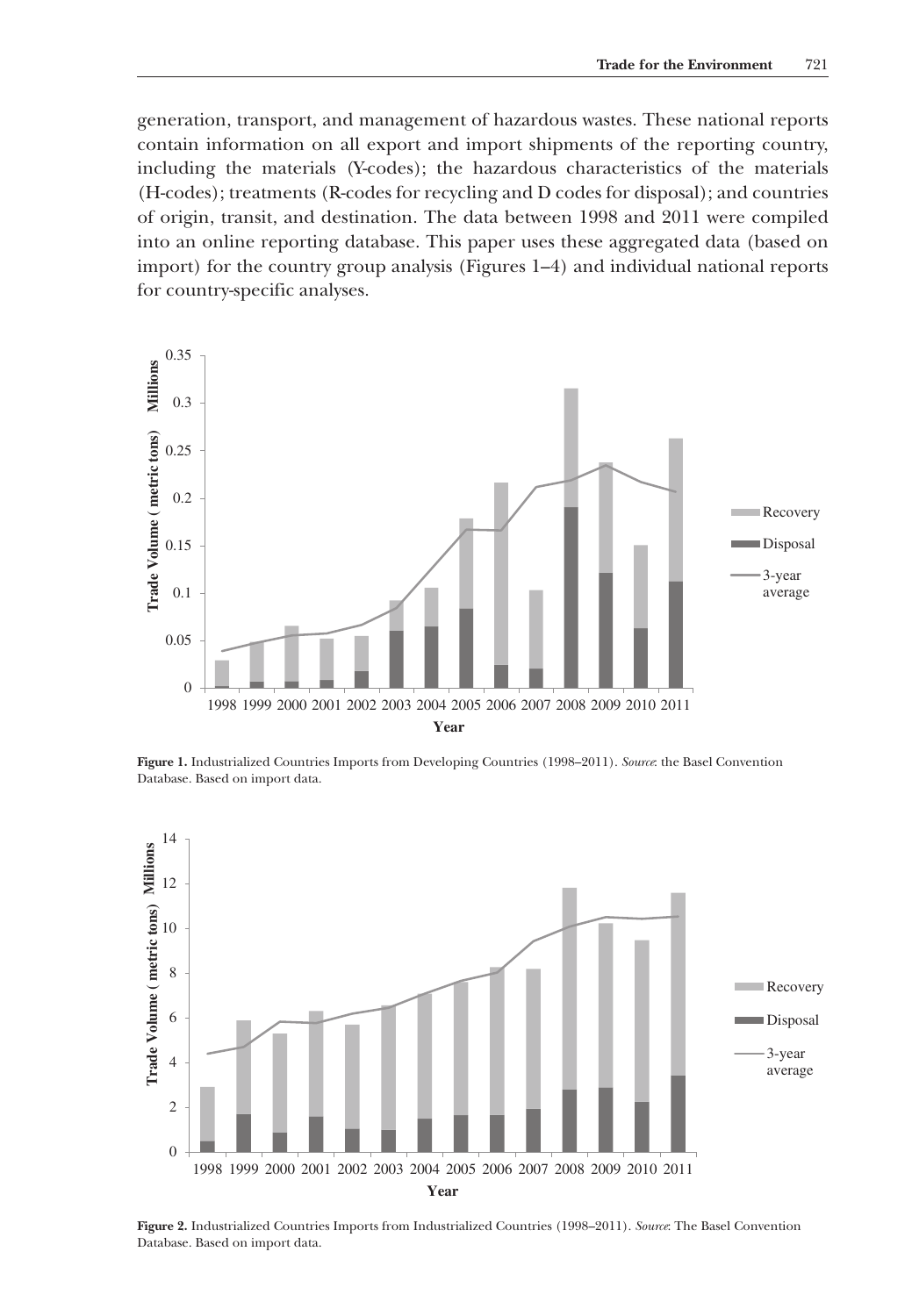

**Figure 3.** NIC Import from NICs 1998–2011. *Source*: The Basel Convention Database. Based on import data.



**Figure 4.** NIC Import from Industrialized Countries 1998–2011. *Source*: The Basel Convention Database. Based on import data.

The main limitation of the Basel Convention Database is the uneven national reporting practice across countries and years. Industrialized countries, particularly EU countries, generally comply with the national reporting requirement, but the United States, the biggest industrialized country, is not a Party to the Basel Convention and does not submit national reports. Many developing countries submit national reports at various frequencies, but some large ones, such as India and China, often only report waste generation instead of traded volumes. Most LDCs have no capacity to inspect the movements of hazardous wastes across their borders, and the few shipments that involve them are usually exports from these countries to industrialized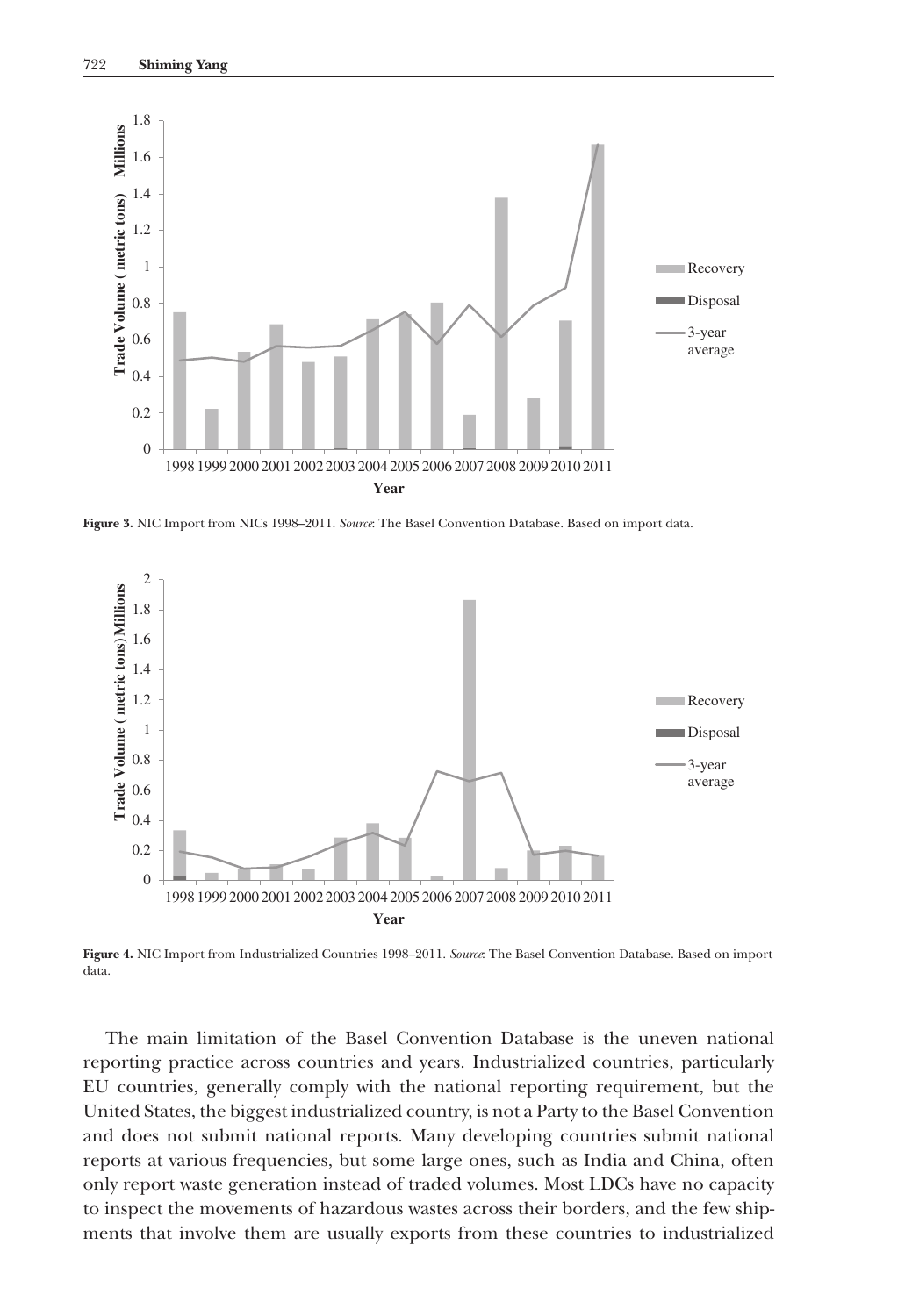countries (reported by the latter). To compensate for the limitations of the Basel Convention Database, I draw from databases and reports from the EU (Eurostat and European Environmental Agency), OECD, governmental environmental agencies of individual countries, and academic studies. These databases and studies generally share the Basel categorization of hazardous wastes. Because the Basel Convention Database does not have a category for e-wastes and it is difficult to identify all e-wastes from shipment material descriptions, the analyses of e-wastes and specific hazardous materials also draw from UN reports, environmental agencies of individual countries, and academic studies, some of which use UN COMTRADE to estimate generation and trade of e-wastes and metal scraps.

There are several ways to categorize countries by stage of development, such as income-level, human development index, and OECD membership. Since the Basel Database uses OECD membership to separate industrialized and developing countries, I categorize industrialized countries by OECD membership (Annex-IIV countries), keeping in mind that some industrialized economies are not OECD members and the OECD expanded its membership during this period.<sup>6</sup> I identify the LDCs from the UN official list of the LDCs.7 I classify the countries that are on neither list as NICs. The NICs tend to have higher growth rates and trade openness than the LDCs. According to this grouping, there are 57 industrialized economies, 115 NICs, and 48 LDCs. This categorization largely coincides with UNIDO's three-tier country categorization that measures levels of industrialization as a percent of GDP and per capita Manufactured Value-Added. Given the strong correlation between trade openness and income (Cerdeiro & Komaromi, 2017), levels of trade openness do indeed decline from industrialized economies to NICs to LDCs.

# **Country Participation in Hazardous Waste Trade**

This section analyzes why and how countries from the three groups trade hazardous wastes. I look at different types of countries' participation in hazardous waste trade through the lens of their memberships in multilateral/bilateral agreements, substantive trade (import) volumes, and the nature of the materials being traded. In each country group, I also examine countries that are representative to demonstrate the government-industry dynamics behind their trading of hazardous wastes.

#### **Industrialized Countries**

From the Basel Convention Database, the industrialized countries are by far the biggest importers of hazardous wastes. About 87% of global hazardous waste trade occurs between industrialized countries, and industrialized countries import some hazardous materials from developing countries—albeit in smaller amounts (Figures 1 and 2). From 1998 to 2011, the import of hazardous wastes by industrialized countries quadrupled from 2.95 to 11.8 million tons (Basel Convention, 2019). The OECD countries as a whole were net importers of 4.11 million tons of hazardous wastes during this period (OECD, 2013). About 70% of hazardous wastes imported annually were for recycling, and the rest were for disposal. The three most-used disposal treatments are landfill, incineration, and physical/chemical treatments.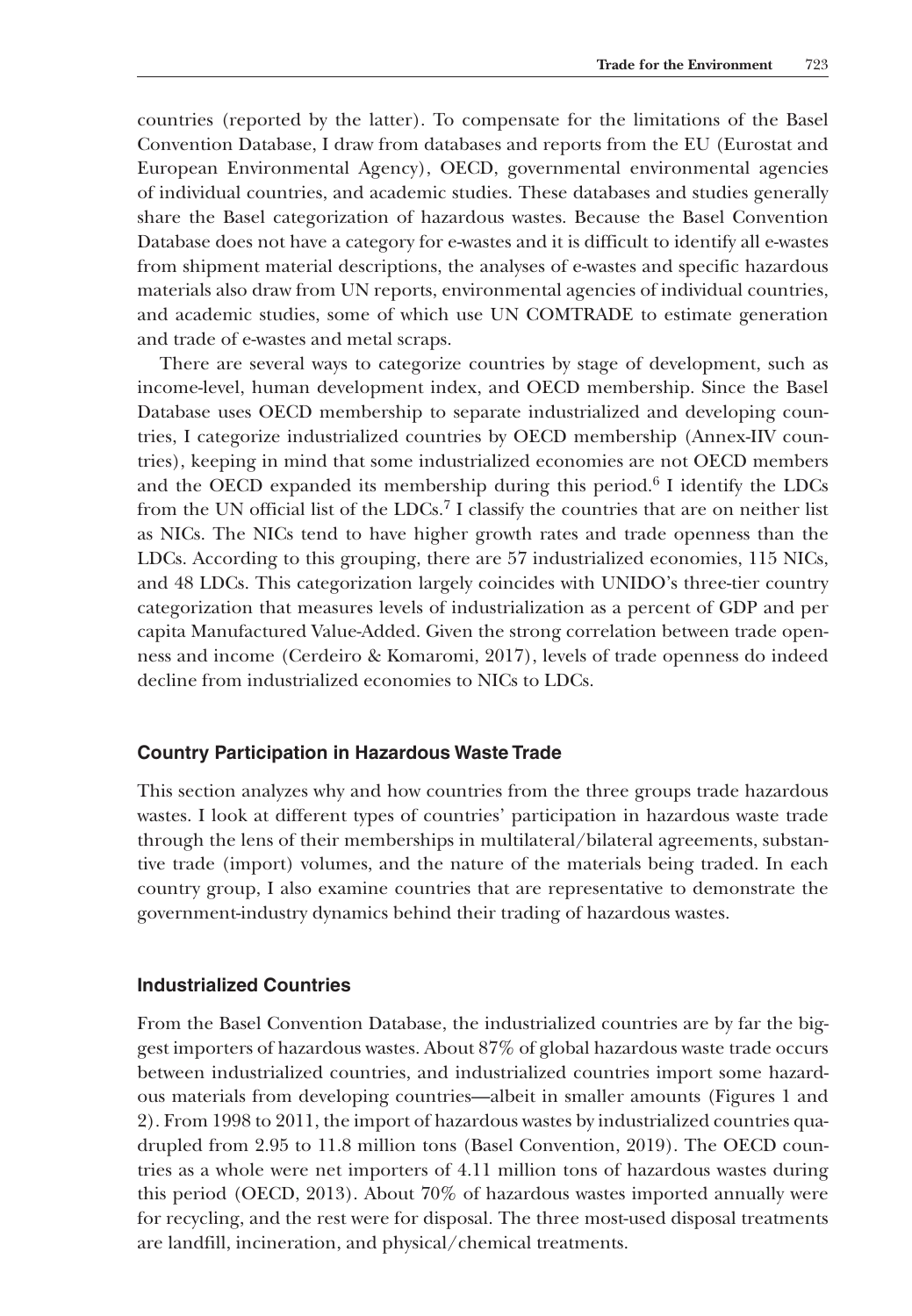The waste trade of the industrialized countries is governed by OECD and EU regulations. These regulations aim to protect vulnerable developing countries and foster a regional market. The OECD Decision C(92)39/FINAL of 1992 provided an enforceable framework to control transboundary movements of wastes destined for recovery operations. It consisted of a two-tiered regulation system for amber-list (hazardous) and green-list (nonhazardous) wastes. Transboundary movements of amberlist materials required written contracts, financial guarantees, and duty to return or re-export wastes under certain conditions. The OECD amended this decision in 2001 with Decision C (2001)107/FINAL to address the growing Basel membership and new hazardous materials. In the EU, the Council Directive 91/789/EEC on hazardous wastes establishes a similar framework. It adopted the Basel Ban Amendment of 1995 into the European Waste Shipment Regulation in 2006, and initiated the Hazardous Waste Directive (91/689/EEC) and the Directive on Incineration of Waste (2000/76/ EC) to minimize hazardous waste generation and maximize recycling.

Article 11 of the Basel Convention states that,

Parties may enter into bilateral, multilateral, or regional agreements or arrangements regarding transboundary movement of hazardous wastes or other wastes with Parties or non-Parties provided that such agreements or arrangements do not derogate from the environmentally sound management of hazardous wastes and other wastes as required by this Convention.

Article 11 has been used to enable trade between Parties and non-Parties. Industrialized countries have used this provision to import hazardous wastes from developing countries in small amounts. The United States, a non-Party, signed bilateral agreements with Costa Rica, Malaysia, and the Philippines to import hazardous wastes from the overseas facilities of U.S. multinationals. Industrialized countries also sign agreements with small non-Party developing countries, such as East Timor and San Marino, to help them manage their hazardous wastes. The Waigaini Convention bans the South Pacific island developing countries from importing hazardous and radioactive wastes. It also bans Australia and New Zealand to export hazardous and radioactive wastes to South Pacific island countries, thereby enabling Australia and New Zealand to import hazardous wastes from South Pacific island developing countries who are not Basel parties. Table A1 shows a list of agreements that govern hazardous waste import of the industrialized countries.

For most industrialized countries, the rate at which hazardous wastes are traded has outpaced the rate at which they are generated. Taking the EU as an example, from 2000 to 2009, hazardous wastes generation grew by 28%, while its exports increased by 131% and imports by 197% (European Environment Agency, 2012). Calculated from all reported shipments of EU countries, hazardous waste trade between EU countries grew from 7.28 in 2001 to 25.8 million tons in 2016, whereas the generation of hazardous wastes within the EU totaled 100.7 million tons (Eurostat, 2019). This is a visible shift from the late 1980s, when 2.2 out of 20–30 million tons of hazardous wastes generated were traded between the EU-12 countries (Kummer, 1995). Intensified trading implies cross-country specialization. This specialization has been facilitated by EU's adoption of the Ban Amendment and other EU policies on regional integration, which have motivated countries to develop comparative advantages based on their industrial profile, domestic market, and geography.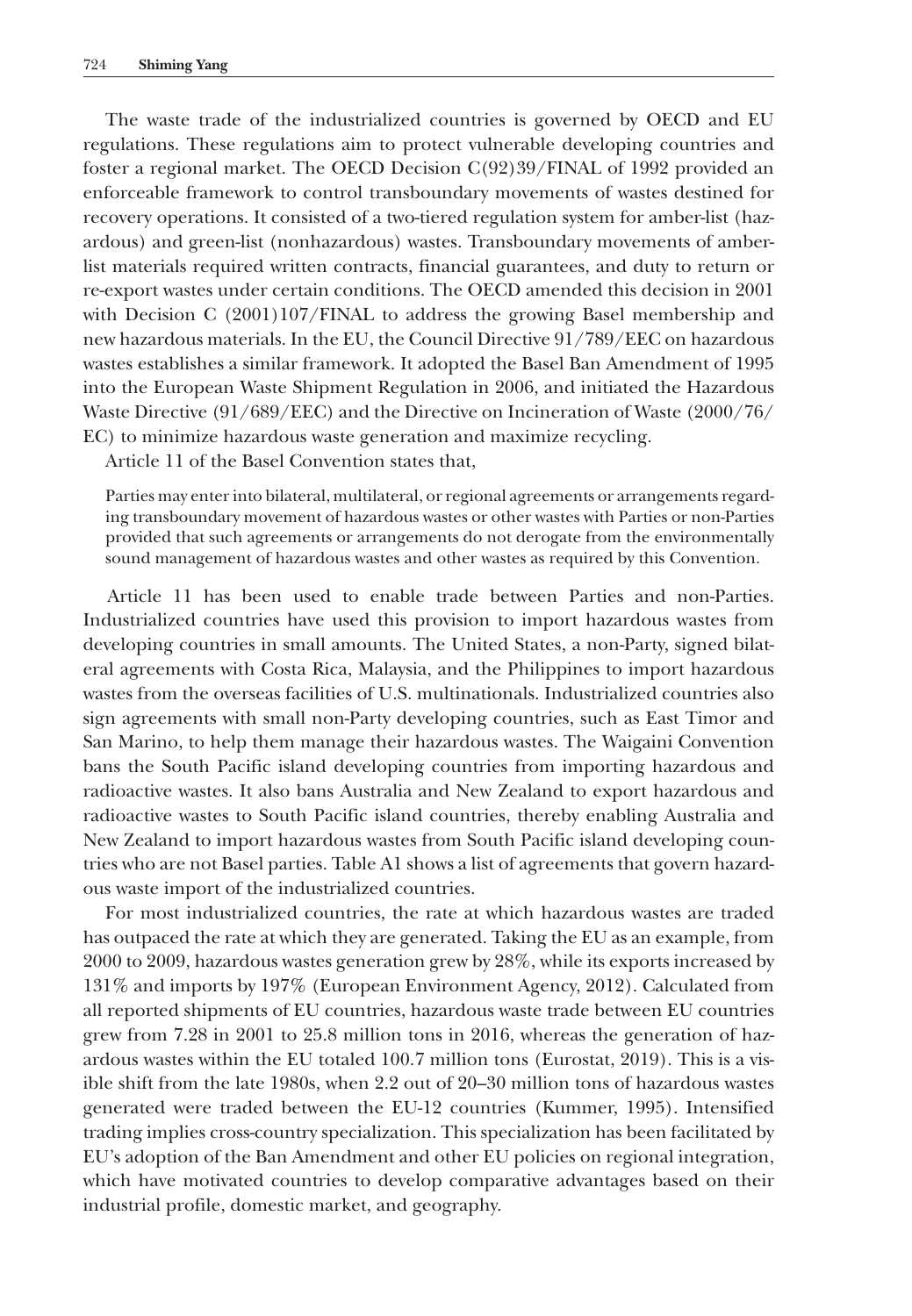The specialization of hazardous waste management in the industrialized world manifests at two levels. At the national level, some industrialized countries are increasingly specializing in exporting or importing activities with regard to hazardous wastes. Germany, France, Spain, and South Korea have become net hazardous waste importers, while Japan, the Netherlands, and the United Kingdom have become net exporters (Basel Convention, 2019). The harmonized EU hazardous waste regulation has facilitated free movements of hazardous wastes within the common market. Many top hazardous waste importers, such as Germany, France, and the Netherlands, are also major exporters. In this market, countries may specialize in specific materials or treatments.

The shift of Germany from a net hazardous waste exporter to Europe's biggest importer and the opposite turn for the United Kingdom show how a country's trading position on hazardous wastes evolves with its domestic waste management. Like other industrialized countries, Germany had a shortage of landfills in the 1980s, and it was among the countries that were caught illegally dumping hazardous wastes onto the lands of developing countries. Since the 1990s, Germany has increased its waste minimization and recycling practices, including Waste-to-Energy (WTE) facilities, with the goal to turn the waste disposal to a resource management system. The 1990s saw the recycling rates of nonhazardous wastes, such as various packaging wastes and graphic paper, leaped from 0%–56% to 61%–89%. Into the 2000s, recycling rates of nonhazardous wastes stabilized but those for hazardous wastes increased from 20% in 2000 to 65% in 2006. With the help of domestic legislation and regulation, Germany developed a chain of industries along the waste management sector, including sorting, re-packaging, biological/physical/chemical treatments and WTE facilities, which have combined to turn Germany into a net importer. Germany's trading position on hazardous wastes contrasts with that of nonhazardous wastes, the management of which is generally less technology and capital intensive. From 2004 to 2016, Germany annually net-imported 3.6–5.4 million tons of hazardous wastes, while its net export of nonhazardous wastes<sup>8</sup> increased from 4.5 to 5.8 million tons (Federal Ministry for the Environment, Nature Conservation and Nuclear Safety, 2018).

The United Kingdom was a major net hazardous waste importer in the 1990s, with nearly half of its imports coming from Germany (O'Neill, 2000).<sup>9</sup> Hazardous waste exports of the United Kingdom grew in the 2000s and accelerated after 2011. From 2011 to 2015, its export increased ten-fold to 4.46 million tons, while its import stabilized at the 2001 level around 0.18 million tons. Roughly 80% of its exports were refuse-derived fuel (RDF), the vast majority of which flowed to Germany, the Netherlands, Belgium, and Spain for WTE treatments (Basel Convention, 2019).<sup>10</sup> The Brexit vote in 2016 negatively affected the United Kingdom's RDF exports. In response, the RDF Industry Group (2018) published a Brexit Briefing Note that asked the U.K. government to ensure the RDF export to the European continent unhindered after Brexit. It argues that the United Kingdom has limited RDF treatment capacity that, if not exported, RDF is likely end up in landfills, the capacity of which is also of short supply. On the other hand, the continental Europe has spare WTF capacity and, as the energy networks between the United Kingdom and continental Europe develop, the United Kingdom will benefit from the energy and heat generated from RDF from continental Europe.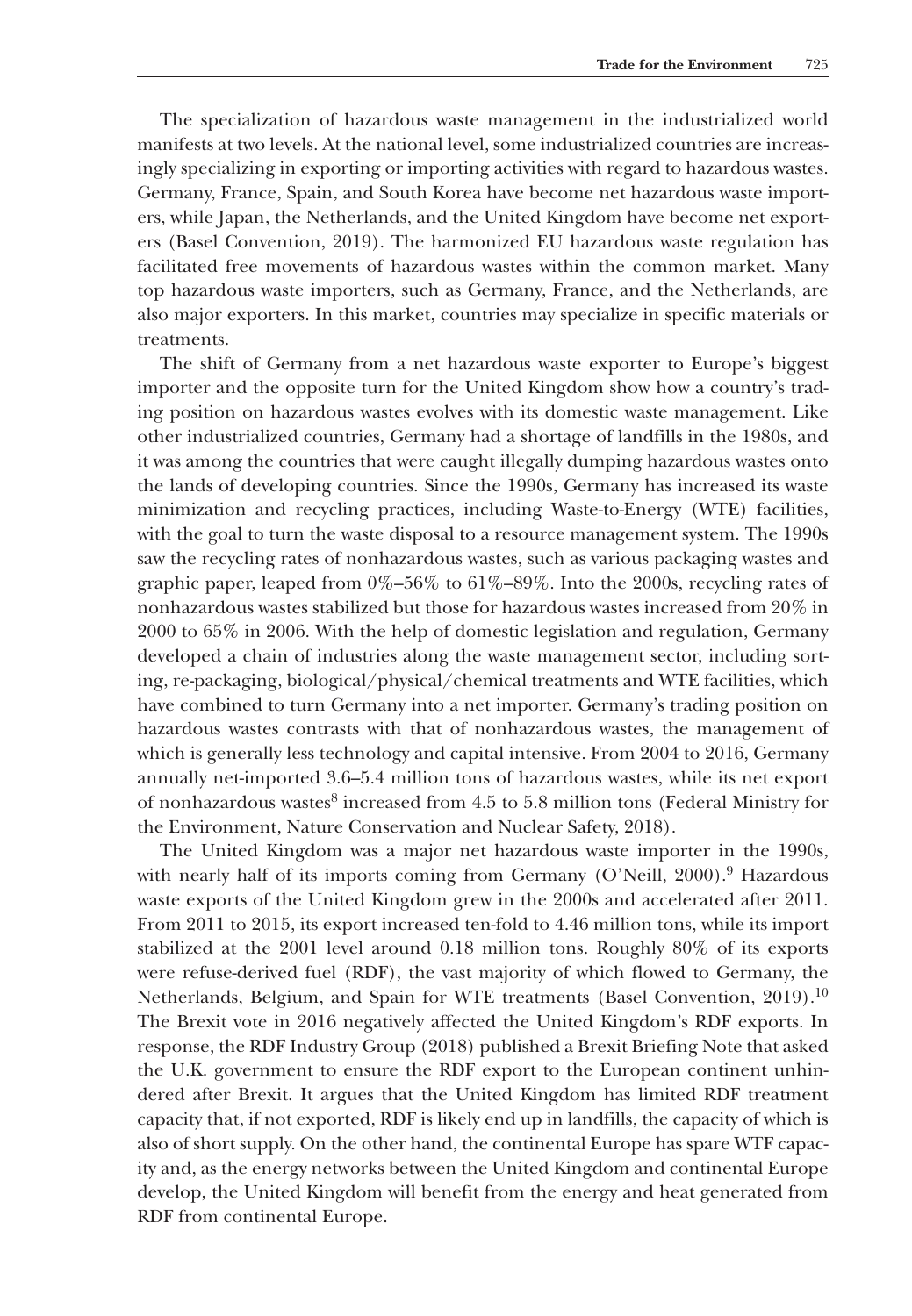The Netherlands is Germany's biggest trade partner on hazardous wastes. It had been the largest hazardous waste exporter in Europe before recently being surpassed by the United Kingdom. As Germany becomes specialized in disposal treatments,<sup>11</sup> the Netherlands has become specialized in the "exchange of waste for recovery operations" and "repackaging for disposal operations" (Basel Convention, 2019). Germany's waste disposal capacity provided a cheaper option to dispose the Netherlands's toxic waste across the border (Ludwig & Schmid, 2007). After 2011, the Netherlands' imports started to catch up with its exports, and by 2018 it had become the biggest importer of the United Kingdom's RDF. The changing positions of the Netherlands, Germany, and the United Kingdom since the 1990s illustrate how the market and industrial capacity of a single type of hazardous material can influence the waste flow and trading position of European countries.

The evolving EU regional market has also incentivized its waste mangaement facilities to relocate across borders. Within the EU, waste treatment has decreased in Luxemburg, Austria, Greece, Ireland, and the United Kingdom, while the hazardous waste generation of these countries has been stable or increasing (Eurostat, 2018). Waste management has been concentrating in other EU countries. From 2004 to 2014, the volume of hazardous wastes treated in the five biggest EU countries has increased from  $69\%$  to  $85\%$  as a percentage of the EU-28 total (Eurostat, 2018).<sup>12</sup> This trend toward relocation is more pronounced with regard to certain hazardous materials. For example, industrial effluent sludge treatment capacity shifted from Poland, Estonia, and Finland to France and the Netherlands between 2004 and 2012, while France and the Netherlands' generation of industrial effluent sludge decreased over the same period (Eurostat, 2018). Shifting waste treatment capacity across countries might also result from industrial relocation, as is the case of wood wastes (Eurostat, 2018).

This specialization also takes place at the firm level in waste generation and management industries. Multinational corporations with home offices in the industrialized countries play a notable role in importing hazardous wastes. Take the United States as an example. Prior to establishing production facilities in Costa Rica, the Intel Corporation asked the U.S. Environmental Protection Agency to broker a bilateral agreement that would enable the transport of Intel's hazardous waste back to the United States, leading to a U.S.-Costa Rica Agreement to this effect (Cotsworth, 1997). Intel sought to back-transport scrap materials, high-value materials, and materials containing Intel intellectual property to the United States and Canada to recycle metals and protect its intellectual property and market.13 Given the size of Intel's production in Malaysia and the Philippines, bilateral agreements with the United States over the disposal of hazardous wastes might have similar origins. Possibly for the convenience of German mining multinationals, Germany also signed bilateral agreements with Kazakhstan and Zimbabwe to "recover secondary materials."<sup>14</sup>

Japanese multinationals transport hazardous wastes for affordable and reliable waste management. Since the late 1980s, Japanese multinationals have set up industrial facilities in Duty-Free Zones and Export Processing Zones in Asian developing countries. Hazardous wastes generated in these zones can be treated either in their host countries or back in Japan, but the first option requires multinationals to pay additional fees/taxes to send process wastes to the domestic market of host countries,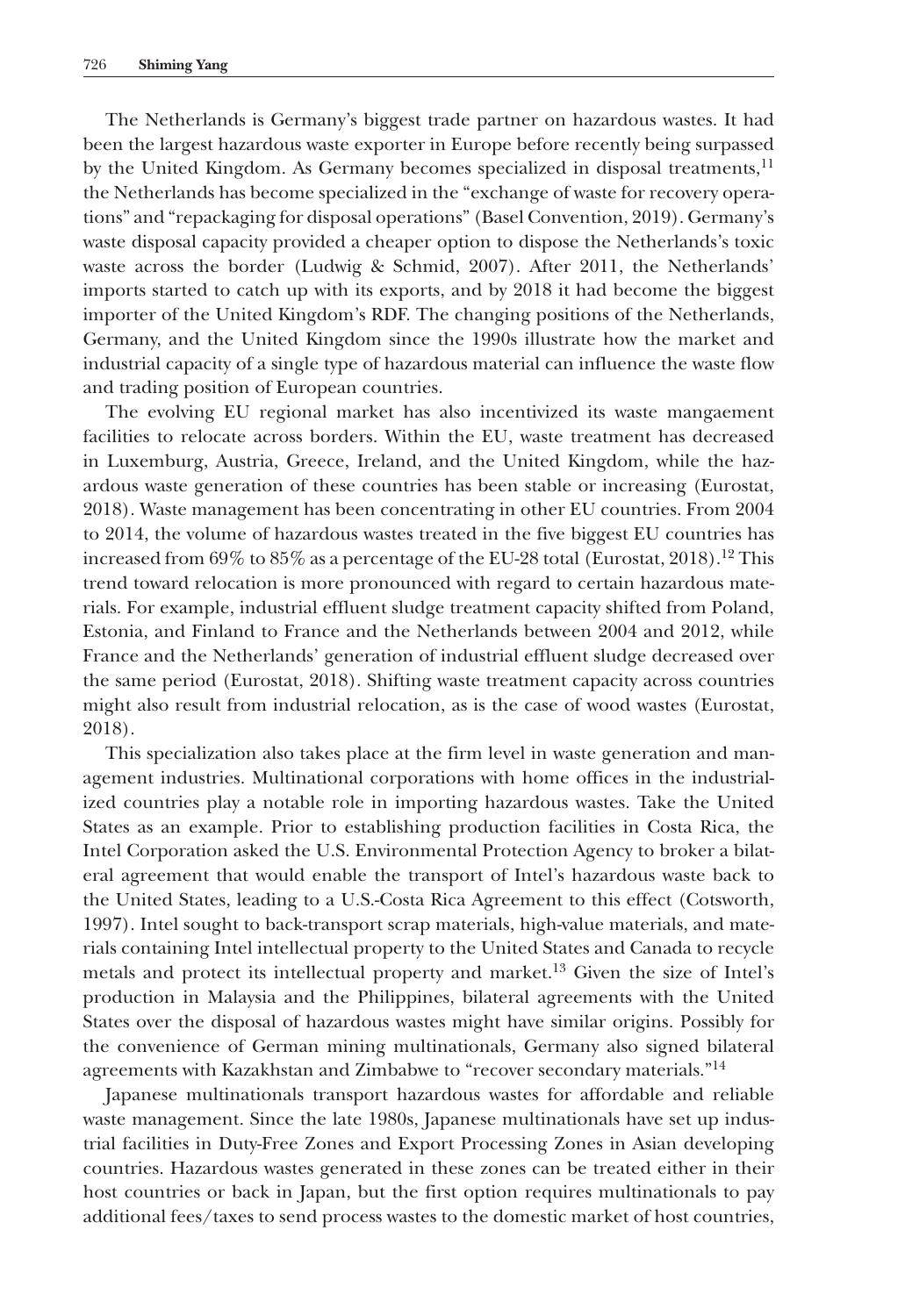which may have less reliable waste management capacity than Japan.<sup>15</sup> In contrast, hazardous wastes exported back to Japan are exempt from taxes/fees and are guaranteed reliable management. This explains why Japan received 95% of hazardous waste imports from Asian countries from 1999 to 2008, most of which came from Japanese companies based in Asian developing countries (Kojima & Michida, 2013).

Waste management multinationals can influence a country's trading pattern and sometimes trading position on hazardous wastes. A recent paper shows that the United States imports several thousands of shipments from Canada and Mexico each year and in some years it is a net hazardous waste importer in North America (Moore, Rosenfeld, Nost, Vincent, & Roth, 2018). In the case of mercury waste, the numerous shipments from Canada and Mexico into the United States are concentrated in ten facilities (out of 1965 facilities in the country). Moreover, a corporate network analysis shows that three firms dominate the hazardous waste trade the United States engages in, meaning that a large portion of these shipments within North America are intrafirm transport (Moore et al., 2018). Between countries and facilities, specialization based on hazardous materials appears to dominate trade patterns in North America.

To summarize, the hazardous waste market among the OECD countries is characterized by high levels of horizontal and vertical specialization. Traded hazardous wastes are growing in volume for most industrialized countries, and the whole supply chain of hazardous wastes, ranging from waste generation to waste management companies, is deeply involved in this trade. This is so even though the former is mainly concerned with materials they produced, while the latter operates somewhat like a waste broker that channels wastes from different sources. Countries are building specialized capacity for specific hazardous materials as well as operations, leading to a large and growing market with a diversity of materials for disposal as well as recovery treatments. Since the 1990s, the global waste management industry has been significantly privatized, globalized, and concentrated in OECD multinational corporations, which have increased their influence over policy making. Tightening domestic environmental regulations, reduced waste generation, and regional common-market policies have encouraged waste management industries to expand business to other industrialized countries and to developing countries (Ma, 2004; Rosengren, 2019; SUEZ, 2019). As will be discussed in the next section, a number of recycling multinationals, some originally from the mining industry, have started to import grinded scraps (that contains hazardous metals to recycle) from developing countries through brokers and their own facilities established in those countries (Grant & Oteng-Ababio, 2016). A positive correlation exists between the outward FDI position of OECD countries and the number of non-OECD countries that export hazardous wastes back to the OECD bloc.16

#### **Newly Industrializing Countries**

Newly industrializing countries are developing countries that experience rapid economic growth led by manufacturing industries. These countries are characterized by market liberalization, increasing levels of investment in manufacturing and infrastructure. These NICs are diverse in geography and developmental paths. East and Southeast Asian NICs, such as China, India, Indonesia, the Philippines, and Thailand,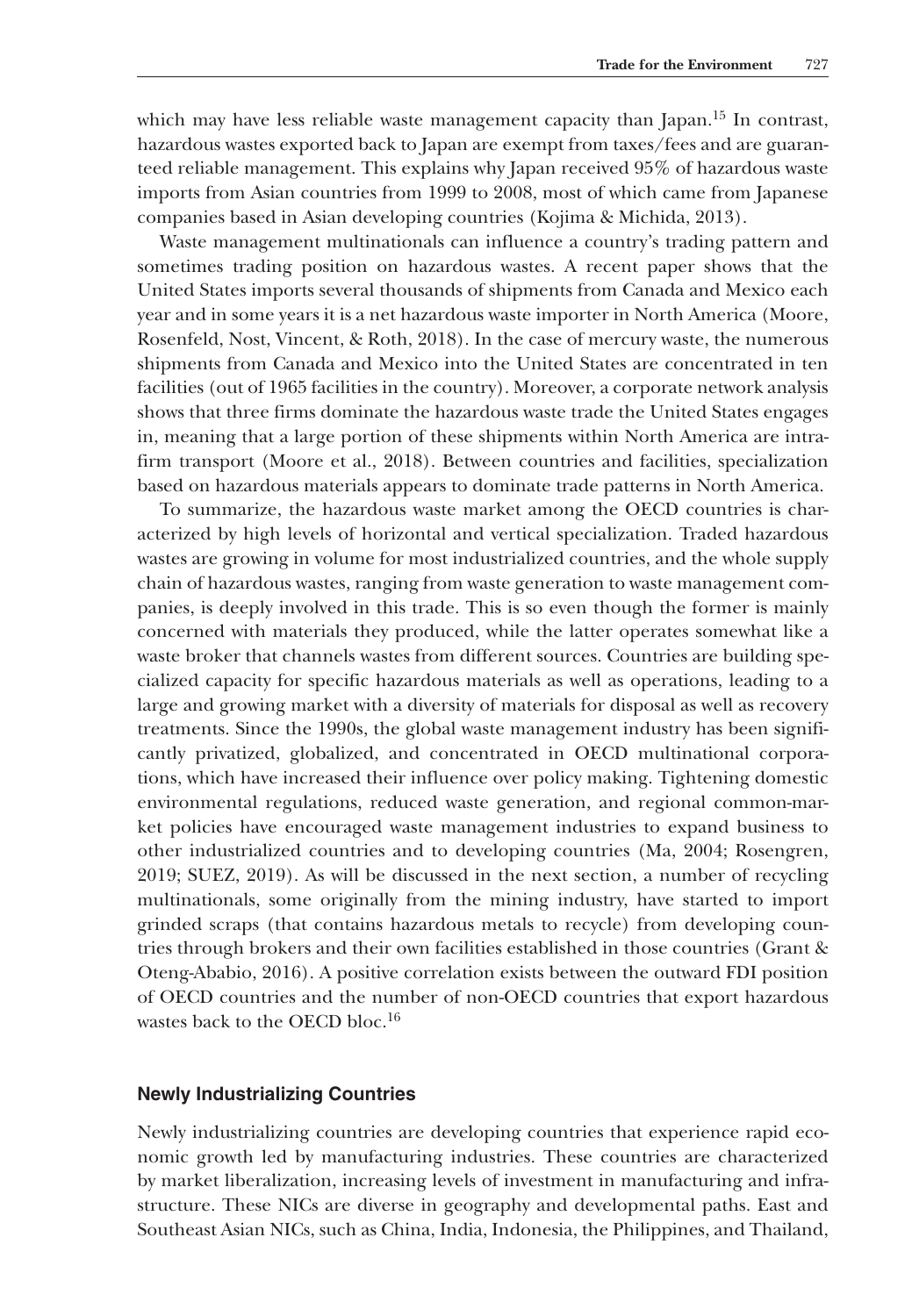opted for export-oriented industrialization, while many Latin American NICs, including Argentina and Brazil, chose to industrialize through import substitution although they have become more export-oriented in recent decades. NICs are more open to trade and foreign investment and are more integrated into global supply chains than are the LDCs. This has led to their increased participation in global hazardous waste trade.

Due to a lack of regulatory institutions and national reporting to the Basel Convention, many NICs do not report trade of hazardous wastes to the Basel Convention. I subtracted shipments involving the LDCs to sift out the data on NICs from the Basel Convention database on non-OECD countries. Similar to industrialized countries, NICs have more than doubled their hazardous waste imports from 1998 to 2011, from 1.09 to 1.84 million tons (Figures 3 and 4). The Basel Convention does not restrict the trade of hazardous wastes between NICs, but some NICs are parties to regional agreements that ban hazardous waste imports, including the Bamako Convention and the Central American Agreement on Transboundary Movements of the Hazardous Wastes.

Compared to the industrialized countries, NICs focus more on recycling treatments. Hazardous wastes containing lead, mercury, and copper are common recyclables NICs import, owing to the high price of these primary sources. Lead compounds, for example, comprise one-third to one-half of NIC imports, contrary to 6% for the industrialized countries.17 Lead-containing waste trade (e.g., used automobile batteries) has been prospering within the NICs (Asante-Duah & Nagy, 1998). Costa Rica, South Africa, and Venezuela are major importers, each importing from a number of neighboring countries.

Asian NICs have become active traders in hazardous wastes since their economic take-off. According to the Basel Convention Database, Asian NICs have been trading predominantly recyclable and metallic hazardous wastes, with certain levels of horizontal specialization. India, for example, has been importing 80% of its consumed asbestos, a large part of which comes from industrialized countries (Broughton, 2005). Meanwhile, hazardous wastes requiring special treatments (e.g., mercury and PCB-containing wastes) are usually exported to industrialized countries in the region (Japan, South Korea, and Singapore). The Philippines and Thailand, two countries that have not ratified the Ban Amendment, have become major traders of metallic wastes. From 2002 to 2017, Thailand's total trade of hazardous materials increased 100-fold to 73,546 metric tons, and the Philippines' traded volume stabilized at around 50,000 metric tons per year (Basel Convention, 2019). Increasing participation of Asian NIC importers is driven by a demand for recyclable resources, as well as a growing recycling capacity (UNEP, 2014).

Other regional hubs are emerging outside Asia. South Africa, for example, has become the biggest destination for hazardous materials in Africa. In 2017 alone, it imported 31,658 tons from seven African countries and exported another 29,883 tons to South Korea, Japan, France, and Belgium (Basel Convention, 2019).<sup>18</sup> Half of its imports consisted of diverse waste streams for disposal, while virtually all of its exports were metallic wastes for recovery. Facility overcapacity may have played a role in South Africa's lead imports (Joseph & Verwey, 2001). It is likely that South Africa helps neighboring countries that are incapable of handling certain hazardous materials, and it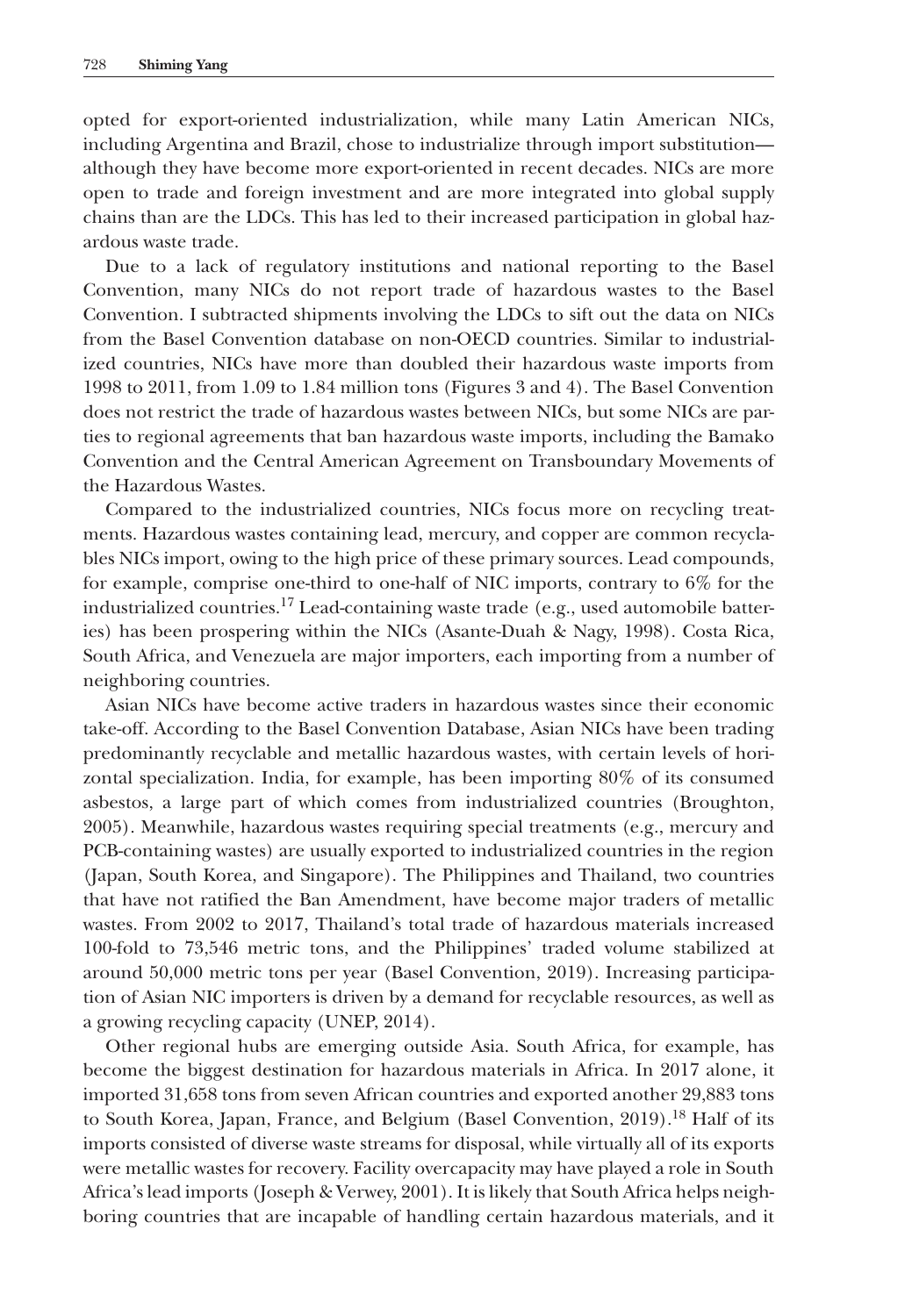sorts and processes recyclable waste streams as a regional transfer point. Another example is Costa Rica, which has also failed to ratify the Ban Amendment. Despite being a party to the Central American Regional Agreement on the Transboundary Movements of Hazardous Wastes that bans import into the region, Costa Rica has imported hazardous wastes since 2014, and its imported volume had doubled to 21,584 tons by 2017. Costa Rica sources from other parties to Central America Agreement and other countries, including the Bahamas, El Salvador, Nicaragua, and Jamaica. Like South Africa, Costa Rica mainly imports metallic wastes for recovery and exports various hazardous wastes to industrialized countries for disposal and recovery. Similarly, although Nigeria ratified the Ban Amendment in 2004, it has been importing small amounts of hazardous wastes from the United States and Belgium since 2012 (Basel Convention, 2019).

Given the predominance of e-wastes in the NIC's trade of hazardous materials, a more detailed analysis is warranted. NICs' capability to handle e-wastes has long been questioned. Many countries have been reported to conduct "sham recycling" (improper disposal by dumping or burning) and "dirty recycling" (metal recovery using fire or acid). Greenpeace reports that improper recycling occurs in the coastal areas of some NICs, including China, India, and Pakistan (Greenpeace, 2009). The Basel Action Network claims that waste trade for recycling in developing countries falls either into sham recycling or dirty recycling (Basel Action Network, 2015). However, just like the trade of other hazardous wastes, the trade of e-wastes is more complicated than is the case of rich countries dumping e-wastes on the shores of poorer ones (Grant & Oteng-Ababio, 2016; Lepawsky, 2018; Lepawsky & McNabb, 2009).

Two factors are behind the booming trade of hazardous e-wastes. The first is the rise of NICs as the manufacturers of the world, especially for electronic products. As underground mining resources are becoming more scarce compared to the "aboveground ores," end-of-life metal-bearing wastes are becoming the major secondary resources for metals such as gold, silver, and copper (Grant & Oteng-Ababio, 2016; Knapp, 2016; UNU, 2012). Recovering these heavy metals is of both industrial and environmental necessity. As a result, industrializing countries with large manufacturing sectors, such as China, India, the Philippines, and South Africa, are importing e-wastes that contain certain metals in ever-larger amounts to feed their manufacturing sector. This suggests some level of horizontal specialization for certain heavy-metallic wastes across the NICs in recycling as well as renewal treatments. A study of e-waste circulation among China, Vietnam, and Cambodia found that many e-wastes imported from industrialized countries are renewed in the border regions of these countries and shipped to LDCs for reuse. Although their governments have banned e-waste trade to varying degrees, a soaring demand for regional e-waste recycling and renewal has gained at least partial acquiescence from these governments. Specific second-hand e-products flow to countries with corresponding market demand. In this case, China mainly imports computer e-wastes and Vietnam TV e-wastes (Shinkuma & Huong, 2009).

The second factor is the integration of NICs in the global supply chain of electronic goods. The differing levels of industrialization across the NICs have led some to engage in segments of the recovery chain for specific metallic hazardous wastes. Not dissimilar to the industrialized countries, the net importers and exporters arise among the NICs, but many countries trade both ways. Increasing vertical specialization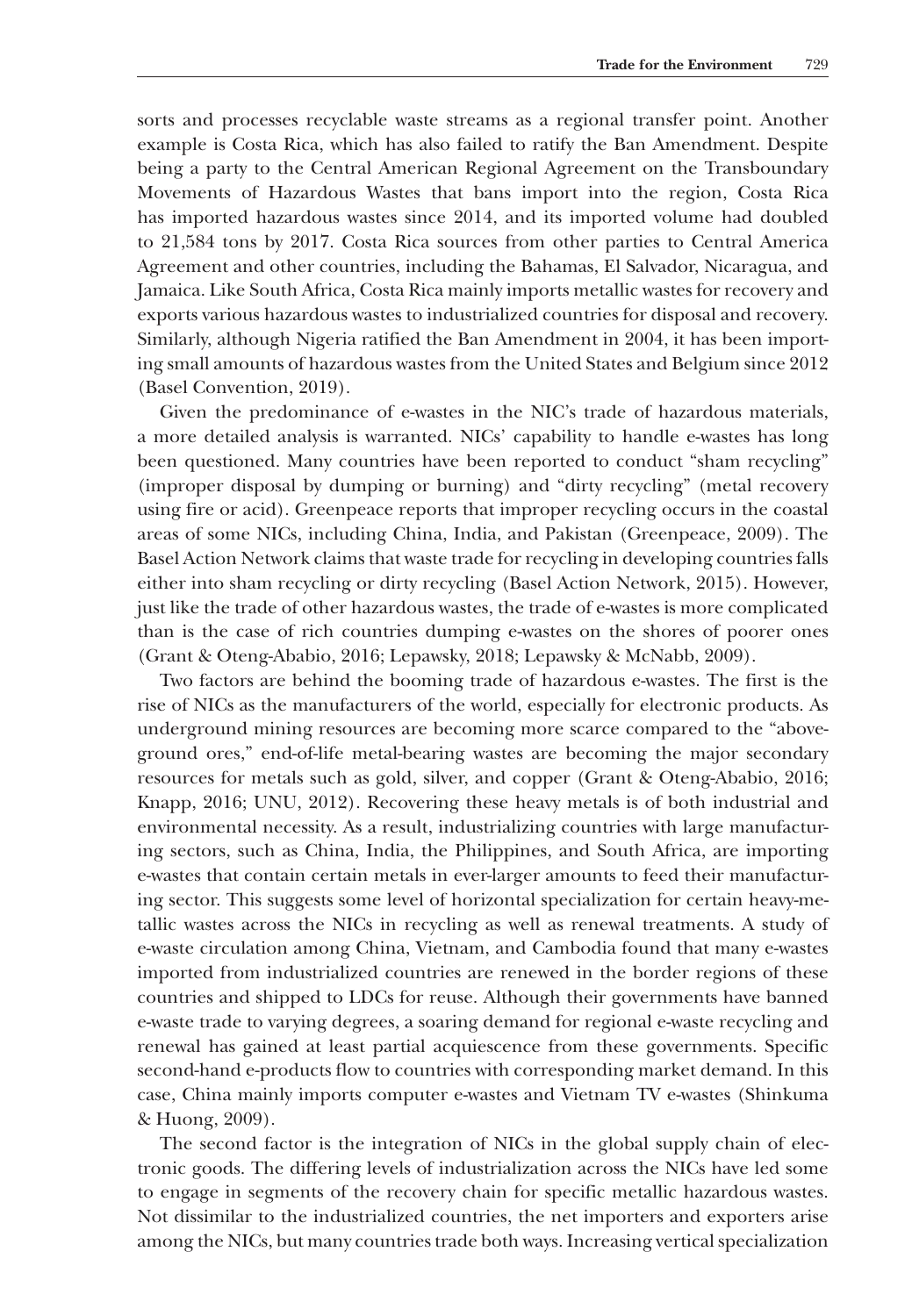is emerging, breaking the recycling of e-wastes into at least three segments: sorting, processing, and recycling. Take Ghana as an example. Since 2004 it started to trade e-wastes and refurnished electronic devices, importing large amounts of nonferrous scrap from the United States, Europe, China, South Africa and the Middle East, and exporting to China, India, Southeast Asia, and Europe. Accra's e-waste sector consists of a handful of formal recyclers that monopolize the export market, domestic scrap firms that seek to export through formal recyclers or scrap brokers, and local scavengers that sort and grind motherboards. Each group seeks to expand its business into other segments of this lucrative metal recovery chain. Due to limited local capability, most heavy metals are exported for recycling, while steel and aluminum scraps are recycled locally. Here, we see not only signs of vertical specialization in the surging trade between NICs, but also the active engagement of multinational metallic waste recyclers. The biggest formal exporters are mainly Indian companies, some of which import scraps from Ghana and other facilities located in the free zones and elsewhere and then back to India to supply its secondary metal producers (Grant & Oteng-Ababio, 2016). China is the largest importer of Ghana's scraps, followed by India, European countries, and recycling multinationals. In other words, a West Africa regional and international e-waste management network is taking shape, and countries of all industrialization levels are taking part in it.

In tandem with this heightened demand are the NICs' growing capacity and levels of specialization in manufacturing and recycling processes. Geographical proximity makes NICs competitive handlers of recyclable wastes that can be put into manufacturing production on site. Available labor and technology make it economically feasible to recycle certain materials. Many countries are advantaged in recycling specific post-use hazardous wastes because they manufacture and export those products, such as Malaysia's recycling of CRT glass. Low costs, feasible technology, economies of scale, and convenience combine to generate comparative advantages in treating certain recyclable hazardous wastes in NICs.

# **Least Developed Countries**

The LDCs, compared to industrialized countries and NICs, are less engaged in hazardous waste trade yet more vulnerable to hazardous waste trafficking. Among the 47 LDCs, 33 are in Africa, nine in Asia, four in Oceania, and one in Latin America and the Caribbean. These countries are not big hazardous waste generators and most of them support a trade ban on hazardous wastes. In response to the Basel Convention's failure to prohibit hazardous waste flows into LDCs, the African and Oceanic LDCs made agreements to ban hazardous waste import in their regions. The Bamako Convention has 25 parties, 16 of which are LDCs. The Waigaini Convention includes three out of four Oceanic LDCs. Enforcement of these agreements has been uneven. Due to limited institutional capacity of African countries, implementation of the Bamako Convention has been weak and the region as a whole suffers from the illegal dumping of hazardous wastes.

Data on LDCs' participation in hazardous waste trade are anecdotal. In Africa, where over half of the countries are LDCs, few government reports are available on e-waste management (Baldé, Forti, Gray, Kuehr, & Stegmann, 2017). LDCs generally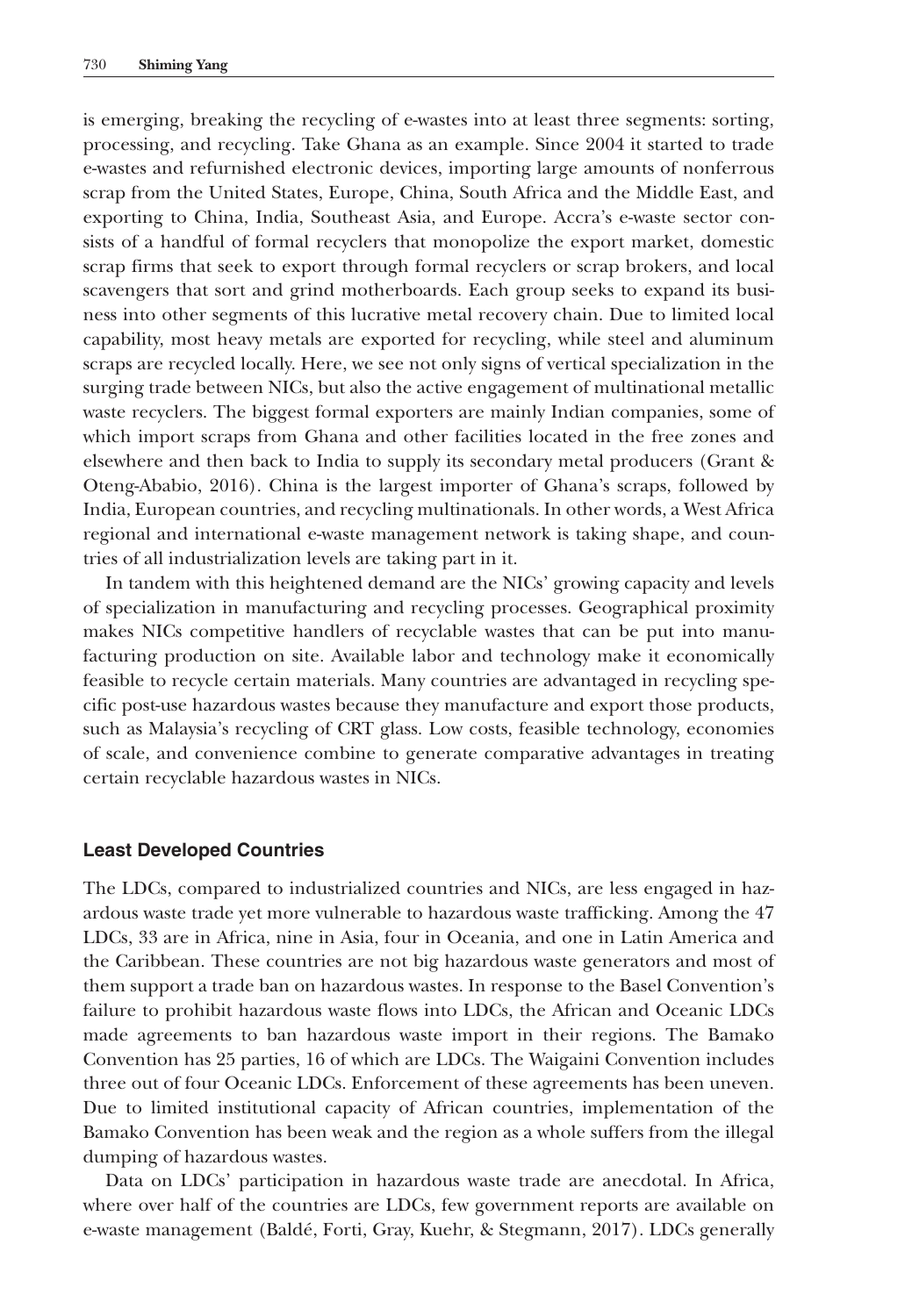have limited infrastructure to inspect waste shipments, enforce strict trade restrictions, or handle hazardous wastes that have already entered the country. Many LDCs have not adopted a national definition of hazardous wastes or domestic regulations to control them. They might also intentionally avoid reporting hazardous waste imports in order to hide violations of the trade bans that they signed onto.19 The Basel Convention Database records four countries that occasionally traded (mostly exporting) hazardous wastes from 2001 to 2012: Lesotho, Senegal, Togo, and Zambia. Among their shipments, all but 1 of the 15 export shipments were destined for industrialized countries for disposal. Only Zambia recorded 82,939 tons of imports in 2007. About 80% of imported wastes, mostly metallic wastes, were for recovery. Among those, one shipment of metallic wastes for recovery came from Mexico, an OECD member country.

An unknown yet larger amount of hazardous wastes is likely to cross borders of these African and Asian LDCs than is reported in the Basel Convention Database. West Africa's proximity to Europe and to the United States makes it vulnerable to hazardous waste trafficking since the 1980s, including the infamous Koko case in 1988. In 2006, a ship registered in Panama sailed from Amsterdam and offloaded toxic chemical wastes (generated by a British oil trader while on the high seas) at Port Abidjan, Côte d'Ivoire.20 There, a local contractor disposed of these wastes improperly, causing 17 deaths and over 30,000 injuries. Other African LDCs also suffer from illegal hazardous waste dumping, including Benin, Somalia, and Zambia (Africa Faith & Justice Network, 2016; VOA News, 2009; Webster-Main, 2002). Some European countries have been illicitly exporting e-wastes to West Africa, where those wastes were reused or improperly recycled (UNEP, 2011a). Notwithstanding the recycling opportunities forwent by the Bamako Convention and arguably the Basel Convention, neither of them has fulfilled their goals of protecting vulnerable countries from environmental disasters (Widawsky, 2008).

Low levels of trade openness and official disinterest in hazardous waste trade have not protected LDCs from the adverse effects of hazardous wastes. Limited technical, financial, and institutional capabilities have locked these countries into an enforcement deficit on this front. Despite the fact that the bulk of e-wastes goes to industrialized countries and the NICs, the remainder that flows into or through LDCs may increase environmental and health risks of those countries considerably.

#### **Summary**

An examination of industrialized countries, NICs, and LDCs shows how their participation in hazardous waste trade differs according to their integration into the world economy. Lowering trade barriers and transaction costs in industrial production have facilitated horizontal and vertical specialization in goods and services. Hazardous wastes, generated by industrial production and consumption, are a byproduct of economic integration. As world imports tripled between 2001 and 2011, hazardous waste imports doubled over this same period from 7 to 14 million tons. Global economic integration reduces the costs of hazardous waste transport and facilitates the growth of waste management multinationals.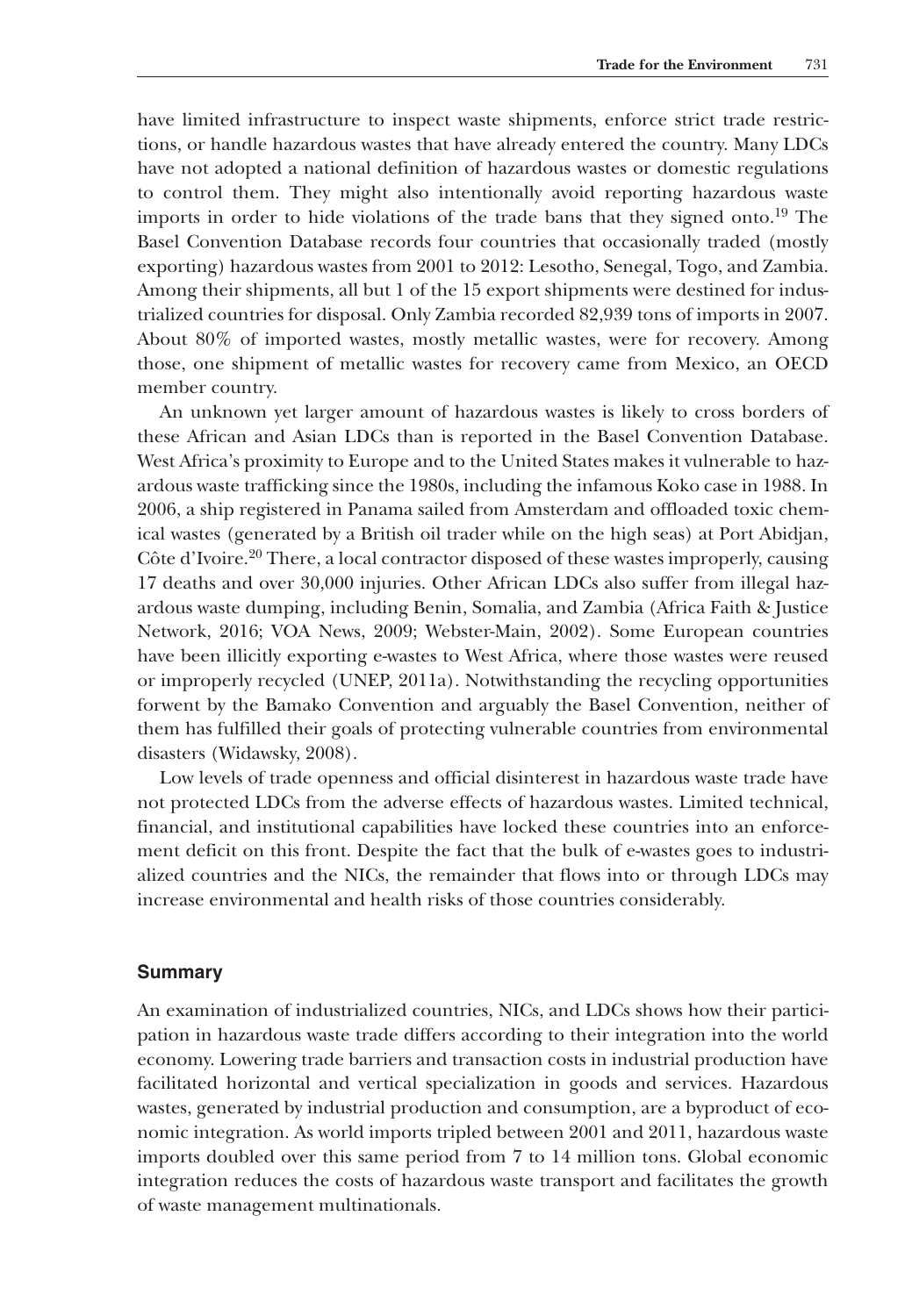Empirical analysis suggests that a country's inclination to participate in hazardous waste trade does not necessarily decline as it industrializes. Judging from the Basel Convention Database, industrialized countries import the largest amounts of hazardous wastes and with the greatest diversity. Vertical and horizontal specialization dominates these countries' trading patterns. The NICs import hazardous wastes of smaller volumes and diversity, as they focus on the recycling of metallic hazardous wastes that can fuel their manufacturing industries. Their comparative advantage in treating those wastes lies in the low treatment costs and geographical proximity to the market. The LDCs are less open to hazardous waste trade, yet they are most vulnerable to illegal trafficking. In each group, countries exhibit a wide variation in their participation in terms of trading positions, volumes, materials, and treatments. Indeed, the lines between the three groups are fine ones, and the three markets are not isolated from one another.

The hazardous waste trade practice of the NICs deserves special attention. Due to poor national reporting from developing countries, the Basel Convention Database may severely underestimate the actual volumes of hazardous materials crossing borders of the NICs. Analysis of the NICs suggests that most hazardous wastes are traded as secondary goods in these countries, whose production and distribution structures have been undergoing rapid changes. This might explain why some NICs, including Brazil, India, Thailand, and Russia, have not ratified the Ban Amendment. As the industrial structure of these countries evolves, their profile of hazardous wastes trade will continue to change in terms of material, amount, and treatment.

#### **Conclusion**

Given the potential risks of hazardous wastes, should their trade be discouraged or encouraged? The Basel Convention favors the former option. While it does not explicitly ban hazardous waste trade between all parties, the objectives, principles, and actions that it has taken thus far confirm that it discourages their transboundary movements. If hazardous wastes were indeed nothing more than pollution, the two overarching goals of the Convention—trade minimization and the proper management of hazardous wastes—can be compatible. However, as this article suggests, hazardous wastes are byproducts of an increasingly sophisticated and globalized industrial supply chain. Hazardous wastes differ fundamentally from municipal solid wastes in their environmental impact, recyclable values, and the technology involved. Environmentally sound and efficient management of hazardous wastes may require transboundary movements between countries of different capabilities. The market for hazardous wastes is expanding, and countries of all developmental levels are already taking their positions in different segments of their global supply chains.

The main contribution of this paper lies in linking the mandate and approach of the Basel Convention in light of the new data, which offer a holistic picture on the trade of hazardous wastes. This paper finds no evidence that the majority of hazardous wastes are transported cross-border for "dumping" in less developed countries. In contrast, it finds that countries of different developmental stages trade hazardous wastes in three markets, interconnected to one another, of different sizes and levels of specialization. Countries with higher levels of industrialization and openness tend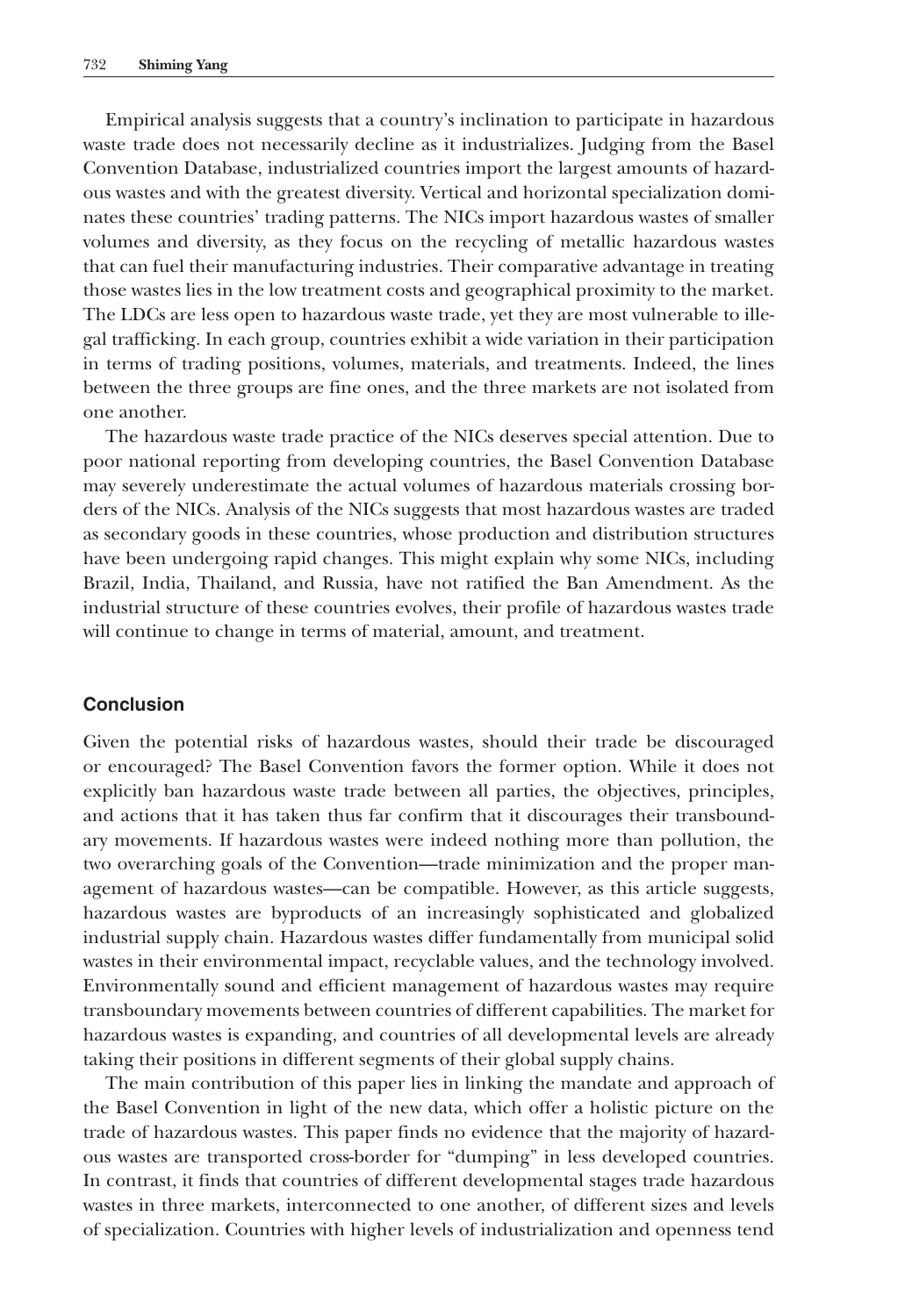to import hazardous wastes in higher volumes and various treatments. Globalization has made hazardous wastes more mobile, but it also offers opportunities to handle them efficiently. It by no means denies the existence of hazardous waste trafficking and the potential risks of poor recycling practices, especially in the LDCs. Rather, it suggests that transboundary movements of hazardous wastes can be used to facilitate waste management, given proper international and domestic regulations. There is no doubt that industrialized countries, who trade the most, also have the most stringent regulations of waste management. It is also important to see that the gaps in trade and regulations between the industrialized and the NIC markets have narrowed drastically over the last twenty years.

Appropriate institutions can greatly expedite capacity building of developing countries on hazardous waste management. The dichotomous categorization of countries and their obligations may have been justified during the early years of the Basel Convention, given that many developing countries were not fully integrated into the global economy, and our understanding of hazardous waste trade was limited. But as globalization deepens and the gaps between developing countries have widened, the binary framework based on OECD membership is falling short in explaining patterns of hazardous waste trade. The NICs have become major hazardous waste generators and recyclers. They may need to import recyclable hazardous materials from industrialized countries, and they can also dump hazardous wastes to other developing countries without being held accountable by the Convention (Sonak, Sonak, & Giriyan, 2008). Actually, China's recent import ban targets mostly the no/low-value recyclables (textile wastes), unsorted wastes (mixed paper wastes), and wastes where its own domestic supply is in excess. This "trade ban" supports my point that China, as a NIC, is upgrading from low-value, labor-intensive industries into higher value and more efficient ones, not dissimilar from Germany 20 years ago. Moreover, its growing institutional capacity and market clout have forced industrialized countries that used to export those wastes, legally or illegally, to come up with domestic policies to reduce waste generation. Lack of distinction between the NICs and LDCs also hinders the Convention's mission to protect vulnerable countries from waste dumping. Compared to the NICs, the LDCs have limited capability to manage hazardous materials, and their exposure to the hazardous waste market should be closely monitored to make sure their capacity building does not come at the cost of environmental and health risks.

The recent entry into force of the Basel Ban Amendment brings new changes to the global trade and management of hazardous wastes. With Croatia's ratification on September 6, the Ban Amendment gained 97 ratifications from its signatories and came into force on December 5, 2019. This, along with the decisions that now bring plastic wastes under the Convention's control, considerably expands the Convention's jurisdiction and strengthens its regulations of controlled substances. On the one hand, the Ban Amendment has limited legal impact on the existing North–South trade, because the EU has already adopted the Amendment and the United States remains a non-party to the Basel Convention. On the other hand, the Ban Amendment does not solve the two issues raised in this paper: that a country's ability to fend off illegal waste import requires more capacity building than a trade ban; and that current transboundary movements of hazardous wastes occur as much between South and South as between North and South. Proper hazardous waste management in developing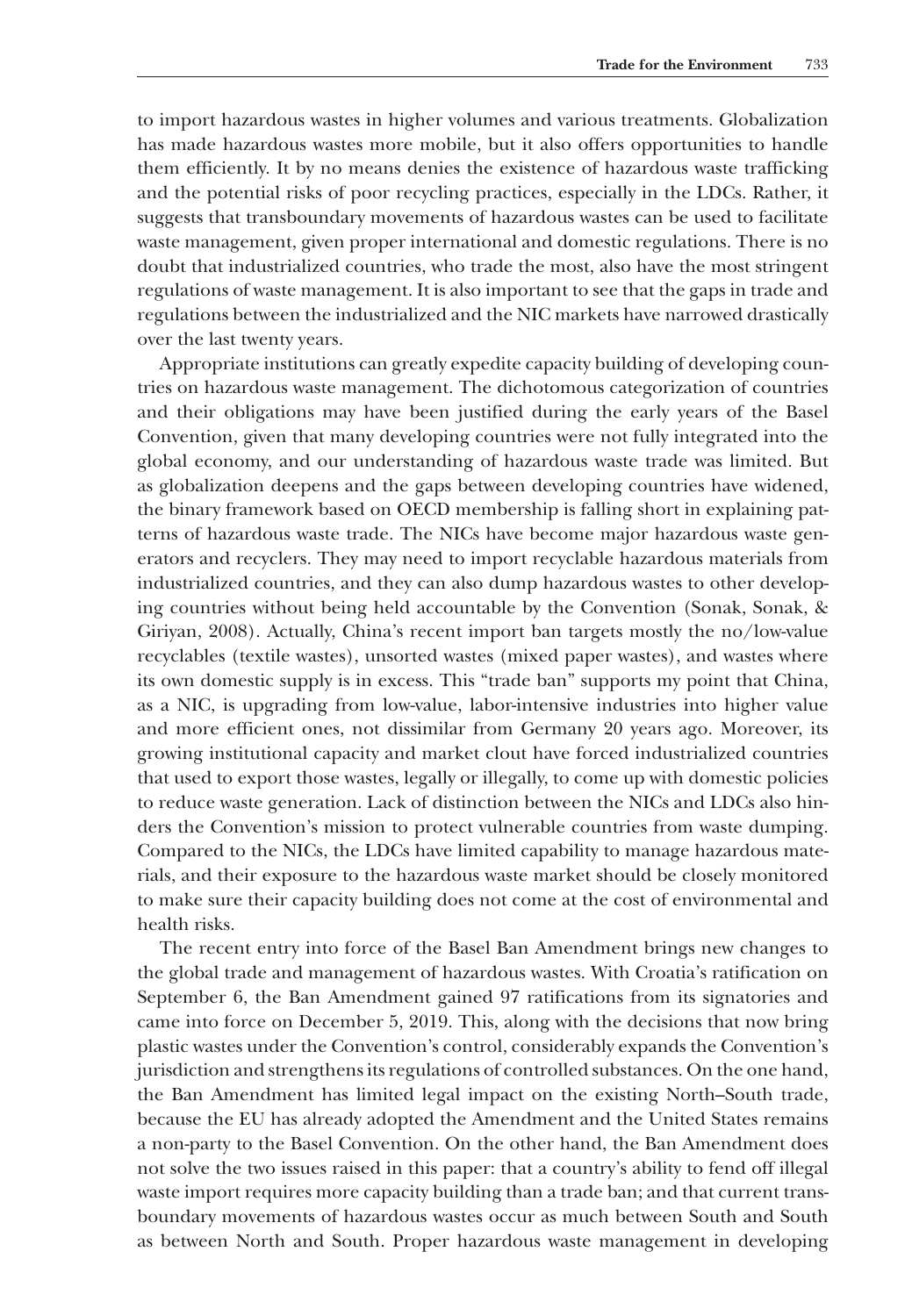countries can rarely be achieved with a blanket ban on waste exports rather than international regulations that make it transparent and controllable (Montgomery, 1995). The Ban Amendment may allow unilateral restrictive policies that result in "unjustifiable discrimination" (Lat, 2009), while the globalizing world economy calls for more sophisticated trade rules rather than a blanket ban between the North and South (Brack & Gray, 2003). As the main international treaty on hazardous wastes, it is imperative that the Basel Convention adopts a capacity-building approach and develops regulations for a global market of hazardous wastes, where capable countries in the global North and South are willing to handle hazardous materials and assist other countries in developing the much needed industrial capacity on hazardous waste management.

# **Notes**

- 1 The Basel Convention designates two types of wastes that require special consideration (Annex II): wastes collected from households (Y46); and residues arising from the incineration of household wastes (Y47).
- 2 Basel Decision 14/12 and 14/13.
- 3 Wastes to be controlled can be found in Annex I to the Basel Convention and are categorized into 48 distinct types with Y codes.
- 4 For the United States and the Philippines, among other countries, restricting the trade of recyclable hazardous wastes is among the reasons for their non-ratifications of the Basel Convention and the Ban Amendment.
- 5 From 1998 to 2000, there are aggregated data based on OECD/non-OECD countries but not national reports. From 2001 to 2011, data are available for country groups as well as cleaned individual transactions. From 2012 onward, there are no aggregated data but only uncleaned transaction data reported in each country's national reports. All data points drawn from the aggregated data and individual national reports have the same citation "Basel Convention (2019)."
- 6 Singapore as an industrialized country is not an OECD member. Slovenia, Estonia, and Israel joined the OECD in 2010. Because Slovenia and Estonia joined the EU in 2004 and adopted EU waste restrictions in 2003, I treat them as industrialized countries in this paper. However, the Basel Convention Database did not specify if these three countries were treated as OECD countries in the aggregated data (Figures 1- 4) for years 2010 and 2011.
- 7 Two countries (Timor-Leste and Senegal) were added to the LDC list, and two countries (Cabo Verde and Maldives) were removed from the list. None of those countries reported on any volumes of hazardous wastes between 2001 and 2011.
- 8 Nonhazardous wastes mean wastes that do not require consent in cross-border transport, for any kind of wastes containing hazardous substances require consent.
- 9 The figure comes from the traded volumes of the 1993–94 period. It only covers England and Wales, which consists of 98%–100% of traded hazardous wastes of the United Kingdom.
- 10 These wastes are traded for R1 treatment, which is defined by the Basel Convention "use as a fuel (other than in direct incineration) or other means to generate energy."
- 11 With the most efficient incinerators in the world. James E. Girard, P565. Principles of Environmental Chemistry.
- 12 The biggest five countries (2014) are Germany, Serbia, Bulgaria, France, and Estonia.
- 13 According to email correspondence with Intel.
- 14 See Agreement text. Despite the agreements, no waste has been imported from Zimbabwe to Germany since then (Germany BMUB). The Kazakhstan-Germany agreement expired as Kazakhstan became a Basel Party in 2003.
- 15 China, the Philippines, Indonesia, and Thailand.
- 16 (To all countries) Spearman's r = 0.53, significant at the 0.01 level. (To non-OECD countries) Spearman's  $r = 0.43$ , significant at the 0.05 level.
- 17 Taking 2009 as a snapshot. The Basel Convention Database.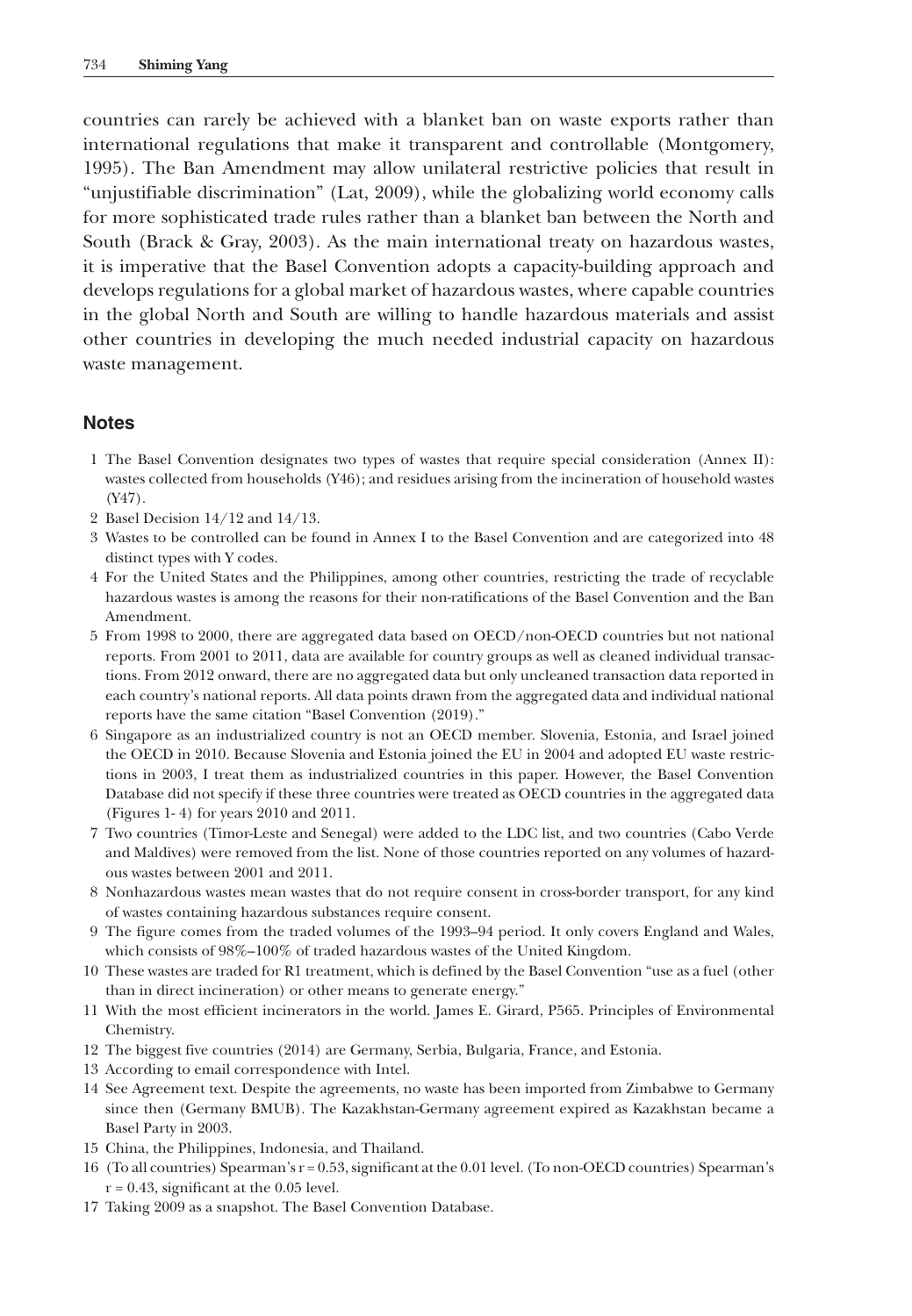- 18 The seven countries are Botswana, Gabon, Lesotho (LDC), Mozambique (LDC), Namibia, Swaziland, and Zambia (LDC).
- 19 This might be the case for some NICs too. China and India trade huge amounts of hazardous wastes but barely report them, even though India has not ratified the Ban Amendment.
- 20 It should be noted that not all countries in West Africa are LDCs. Côte d'Ivoire, for instance, is not a LDC, although its GDP per capita is lower than some LDCs like Angola and Zambia. Ghana and Nigeria are also not LDCs.

#### **About the Authors**

**Shiming Yang** is a PhD candidate of the Department of Political Science and International Relations at University of Southern California. Yang's research and teaching interests focus on environmental politics and policy.

# **REFERENCES**

- Adeola, F. (2000). Cross-national environmental injustice and human rights issues: A review of evidence in the developing world. *American Behavioral Scientist*, *43*(4), 686–706.
- Africa Faith & Justice Network. (2016). There is no land for toxic dumping in Africa. Retrieved from [https://afjn.](https://afjn.org/there-is-no-land-for-toxic-dumping-in-africa) [org/there-is-no-land-for-toxic-dumping-in-africa](https://afjn.org/there-is-no-land-for-toxic-dumping-in-africa) [/](http:///)
- Asante-Duah, D. K., & Nagy, I. V. (1998). *International trade in hazardous waste*. London, UK: E&FN SPON.
- Axelrod, M. (2011). Savings clauses and the "chilling effect": Regime interplay as constraints on international governance. In S. Oberthür & O. S. Stokke (Eds.), *Managing institutional complexity: Regime interplay and global environmental change* (pp. 87–114). Cambridge, MA: MIT Press.
- Baggs, J. (2009). International trade in hazardous waste. *Review of International Economics*, *17*(1), 1–16.
- Baldé, C. P., Forti, V., Gray, V., Kuehr, R., & Stegmann, P. (2017). *The Global E-waste Monitor—2017*. Bonn/Geneva/ Vienna: United Nations University (UNU), International Telecommunication Union (ITU) & International Solid Waste Association (ISWA).
- Barrett, S. (1997). The strategy of trade sanctions in international environmental agreements. *Resource and Energy Economics*, *19*(4), 345–361.
- Basel Action Network. (2015). Turn back the toxic tide: Briefing Paper 7. Retrieved from [http://archive.ban.org/](http://archive.ban.org/wp-content/uploads/2015/05/BP7_May_2015_Final.pdf) [wp-content/uploads/2015/05/BP7\\_May\\_2015\\_Final.pdf](http://archive.ban.org/wp-content/uploads/2015/05/BP7_May_2015_Final.pdf)
- Basel Convention. (2019). The National Reporting Database. Retrieved from [http://basel.int/Countries/Natio](http://basel.int/Countries/NationalReporting/ReportingDatabase(old)/tabid/1494/Default.aspx) [nalReporting/ReportingDatabase\(old\)/tabid/1494/Default.aspx](http://basel.int/Countries/NationalReporting/ReportingDatabase(old)/tabid/1494/Default.aspx)
- Brack, D., & Gray, K. (2003). Multilateral environmental agreements and the WTO. The Royal Institute of International Affairs. International Institute for Sustainable Development. Retrieved from [https://www.iisd.](https://www.iisd.org/pdf/2003/trade_meas_wto.pdf) [org/pdf/2003/trade\\_meas\\_wto.pdf](https://www.iisd.org/pdf/2003/trade_meas_wto.pdf)
- Broughton, E. (2005). The Bhopal disaster and its aftermath: A review. *Environmental Health: A Global Access Science Source*, *4*(6). Retrieved from<http://www.ehjournal.net/content/4/1/6>
- CBS News. (2019). Malaysia vows to send tons of non-recyclable garbage back to the U.S., other developed nations. *CBS News*. 28 May 2019. Retrieved from [https://www.cbsnews.com/news/malaysia-plastic-waste-back-to-us](https://www.cbsnews.com/news/malaysia-plastic-waste-back-to-us-other-developed-nations-trash-crisis-china-recycling/)[other-developed-nations-trash-crisis-china-recycling/](https://www.cbsnews.com/news/malaysia-plastic-waste-back-to-us-other-developed-nations-trash-crisis-china-recycling/)
- Cerdeiro, D., & Komaromi, A. (2017). The effect of trade on income and inequality: A cross-sectional approach. The International Monetary Fund. Retrieved from [https://www.imf.org/~/media/Files/Publications/](https://www.imf.org/%7E/media/Files/Publications/CR/2017/cr1766-ap-2.ashx) [CR/2017/cr1766-ap-2.ashx](https://www.imf.org/%7E/media/Files/Publications/CR/2017/cr1766-ap-2.ashx)
- Clapp, J. (2001). *Toxic exports: The transfer of hazardous wastes from rich to poor countries*. Ithaca, NY: Cornell Press.
- Cockburn, H. (2019). India bans imports of waste plastic to tackle environmental crisis. Independent. 7 March 2019. Retrieved from [https://www.independent.co.uk/environment/india-plastic-waste-ban-recycling-uk](https://www.independent.co.uk/environment/india-plastic-waste-ban-recycling-uk-china-a8811696.html)[china-a8811696.html](https://www.independent.co.uk/environment/india-plastic-waste-ban-recycling-uk-china-a8811696.html)
- Conca, K. (2000). The WTO and the undermining of global environmental governance. *Review of International Political Economy*, *7*(3), 484–494.
- Cotsworth, E. (1997). *Memorandum on subject of draft bilateral agreement governing transboundary movements of hazardous wastes from Costa Rica to the United States*. Washington, DC: United States Environmental Protection Agency.
- Eckersley, R. (2004). The big chill: The WTO and multilateral environmental agreements. *Global Environmental Politics*, *4*(2), 24–49.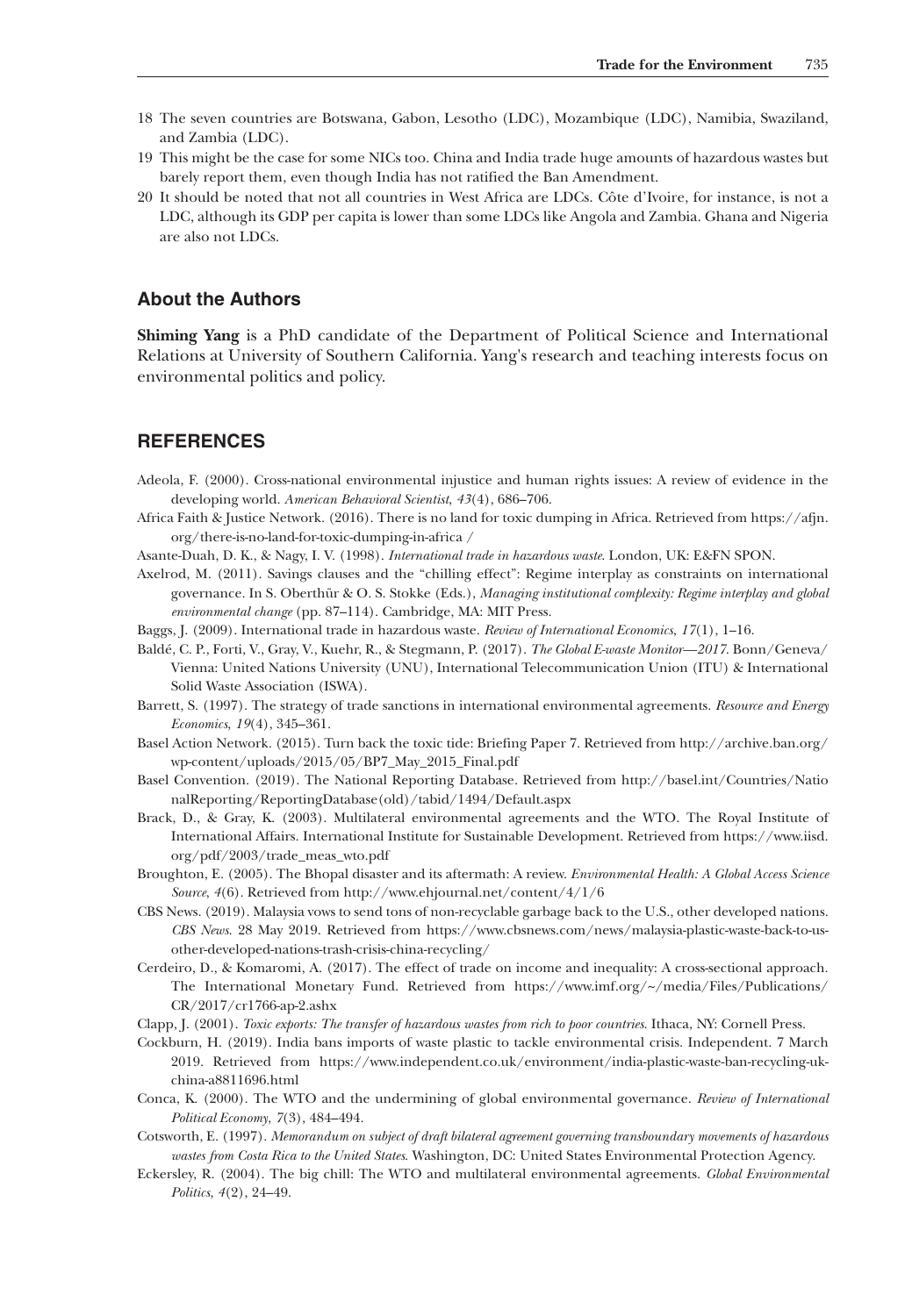- Esty, Daniel, & Porter, M. E. (2002). Ranking national environmental regulation and performance: A leading indicator of future competitiveness?" In M. E. Porter, J. D. Sachs, P. K. Cornelius, J. W. McArthur, & K. Schwab(Eds.), *The global competitiveness report 2001–2002* (pp. 78–101). New York: Oxford University Press.
- European Environment Agency. (2012). Movements of waste across the EU's internal and external borders. NO 7/2012. ISSN 1725–9177.
- Eurostat. (2018). Retrieved from <https://ec.europa.eu/eurostat/web/waste/data/database>
- Eurostat. (2019). *Waste statistics*. Retrieved from [https://ec.europa.eu/eurostat/statistics-explained/index.php/](https://ec.europa.eu/eurostat/statistics-explained/index.php/Waste_statistics#Hazardous_waste_generation) [Waste\\_statistics#Hazardous\\_waste\\_generation](https://ec.europa.eu/eurostat/statistics-explained/index.php/Waste_statistics#Hazardous_waste_generation)
- Federal Ministry for the Environment, Nature Conservation and Nuclear Safety (BMU). (2018). Waste management in Germany 2018: Facts, data, diagrams. Retrieved from [https://www.bmu.de/fileadmin/Daten\\_BMU/](https://www.bmu.de/fileadmin/Daten_BMU/Pools/Broschueren/abfallwirtschaft_2018_en_bf.pdf) [Pools/Broschueren/abfallwirtschaft\\_2018\\_en\\_bf.pdf](https://www.bmu.de/fileadmin/Daten_BMU/Pools/Broschueren/abfallwirtschaft_2018_en_bf.pdf)
- Freytas-Tamura, K. D. (2018). Plastics pile up as China refuses to take the west's recycling. *The New York Times*. Retrieved from<https://www.nytimes.com/2018/01/11/world/china-recyclables-ban.html>
- Grant, R. J., & Oteng-Ababio, M. (2016). The global transformation of materials and the emergence of informal urban mining in Accra, Ghana. *Africa Today*, *62*(4), 2–20.
- Greenpeace. (2009). Where does e-waste end up? Retrieved from [https://www.greenpeace.org/archive-internatio](https://www.greenpeace.org/archive-international/en/campaigns/detox/electronics/the-e-waste-problem/where-does-e-waste-end-up) [nal/en/campaigns/detox/electronics/the-e-waste-problem/where-does-e-waste-end-up](https://www.greenpeace.org/archive-international/en/campaigns/detox/electronics/the-e-waste-problem/where-does-e-waste-end-up) [/](http:///)
- Grether, J.-M., Mathys, N. A., & de Melo, J. (2012). Unraveling the worldwide pollution haven effect. *The Journal of International Trade & Economic Development*, *21*(1), 131–162.
- Horn, H., & Mavroidis, P. C. (2014). Multilateral environmental agreements in the WTO: Silence speaks volumes. *International Journal of Economic Theory*, *10*, 147–165.
- Howse, R. (2002). The appellate body rulings in the *Shrimp/Turtle* case: A new legal baseline for the trade and environment debate. *Columbia Journal of Environmental Law*, *27*(2), 489–519.
- Joseph, K., & Verwey, W. (2001). An overview of lead recycling in South Africa. The UNCTAD Bangkok Conference. Building National Capacity in Rapidly Industrializing Countries on Sustainable Management of Recoverable Material/Resources, Bangkok, 20–22 September.
- Kellenburg, D. (2009). An empirical investigation of the pollution haven effect with strategic environment and trade policy. *Journal of International Economics*, *78*(2), 242–255.
- Knapp, F. L. (2016). The birth of the flexible mine: Changing geographies of mining and the e-waste commodity frontier. *Environment and Planning A: Economy and Space*, *48*(10), 1889–1909.
- Kojima, M., & Michida, E. (2013). *International trade in recyclable and hazardous waste in Asia*. Cheltenham, UK: Edward Elgar Publishing Ltd.
- Krueger, J. (1999). What's to become of trade in hazardous wastes? The Basel Convention one decade later. *Environment: Science and Policy for Sustainable Development*, *41*(9), 10–21.
- Kummer, K. (1995). *International management of hazardous wastes: The Basel Convention and related legal rules*. Oxford, UK: Clarendon Press.
- Kummer, K. (1998). The Basel Convention: Ten years on. *Review of European, Comparative & International Environmental Law*, *7*(3), 227–236.
- Lat, A. T. K. (2009). Testing the limits of GATT Art. XX(b): Toxic waste trade, Japan's economic partnership agreements, and the WTO. *Georgetown International Environmental Law Review*, *21*, 367–393.
- Lepawsky, J. (2018). *Reassembling rubbish: Worlding electronic waste*. Cambridge, MA: MIT Press.
- Lepawsky, J., & McNabb, C. (2009). Mapping international flows of electronic waste. *The Canadian Geographer*, *54*(2), 177–195.
- Liu, Y. (2014). The applicability of environmental protection exception to WTO-plus obligations. In view of the China-*Raw Materials* and China-*Rare Earths* cases. *Leiden Journal of International Law*, *27*, 113–139.
- Ludwig, U., & Schmid, B. (2007). Germany's booming incineration industry: Burning the world's waste. *Spiegel*. August 8, 2007. Retrieved from [http://www.spiegel.de/international/spiegel/germany-s-booming-incinerati](http://www.spiegel.de/international/spiegel/germany-s-booming-incineration-industry-burning-the-world-s-waste-a-467239.html) [on-industry-burning-the-world-s-waste-a-467239.html](http://www.spiegel.de/international/spiegel/germany-s-booming-incineration-industry-burning-the-world-s-waste-a-467239.html)
- Ma, Z. (2004). Veolia Environment to increase China presence. China Daily. May 21. Retrieved from [http://www.](http://www.chinadaily.com.cn/english/doc/2004-05/21/content_332582.htm) [chinadaily.com.cn/english/doc/2004-05/21/content\\_332582.htm](http://www.chinadaily.com.cn/english/doc/2004-05/21/content_332582.htm)
- Montgomery, M. A. (1995). Reassessing the waste trade crisis: What do we really know? *Journal of Environment and Development*, *4*(1), 1–28.
- Moore, S. A., Rosenfeld, H., Nost, E., Vincent, K., & Roth, R. E. (2018). Undermining methodological nationalism: Cosmopolitan analysis and visualization of the North American hazardous waste trade. *Environment and Planning A: Economy and Space*, *50*(8), 1558–1579.
- O'Neill, K. (2000). *Waste trading among rich nations: Building a new thoery of environmental regulation*. Cambridge, MA : MIT Press.
- O'Neill, K., & Burns, W. C. G. (2005). Trade liberalization and global environmental governance: The potential for conflict. In P. Dauvergne (Ed.), *Handbook of global environmental governance* (pp. 319–333). Cheltenham, UK: Edward Elgar.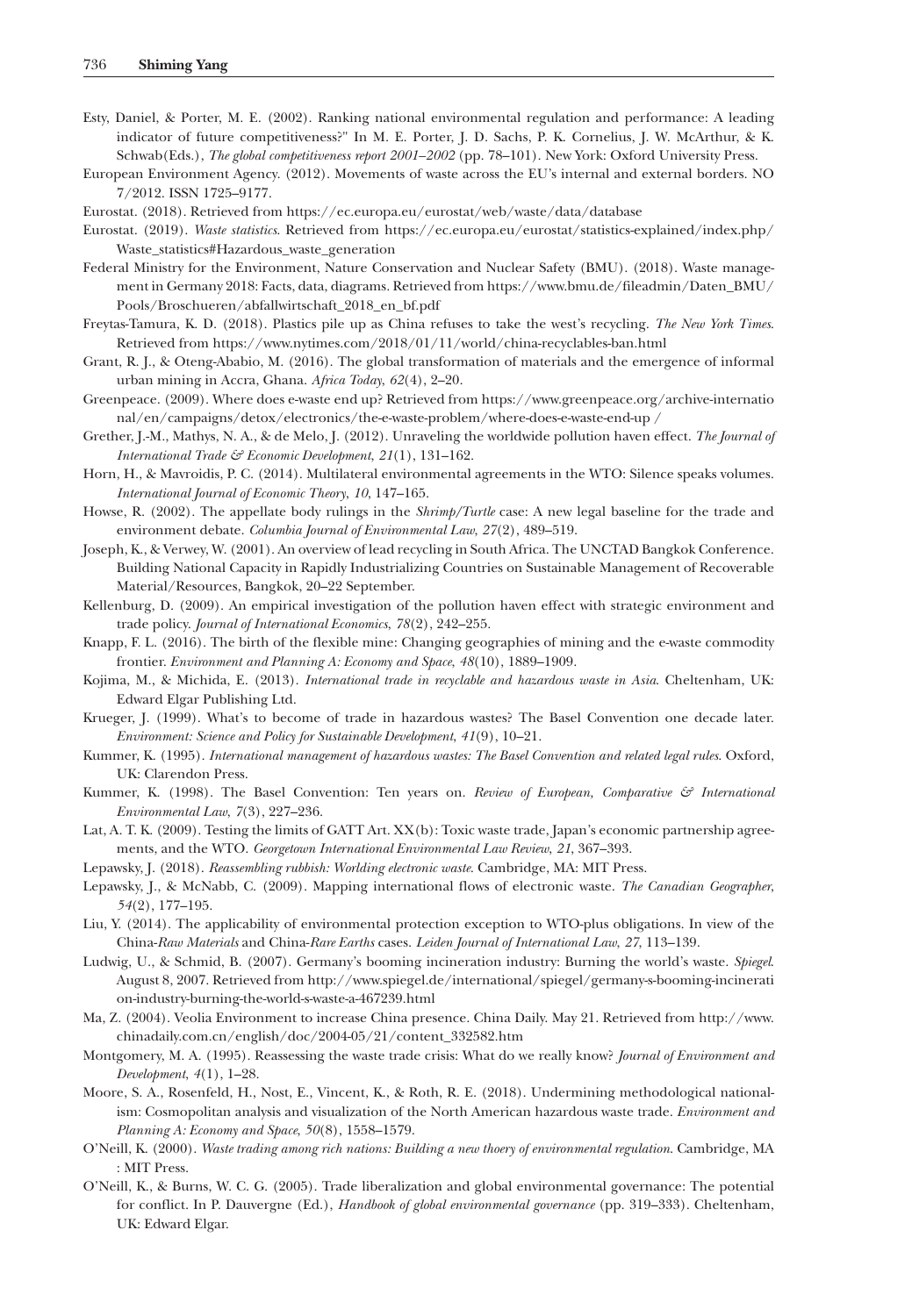- OECD. (2013). Environment at a glance 2013: OECD indicators. Retrieved from [https://www.oecd-ilibrary.org/](https://www.oecd-ilibrary.org/environment/environment-at-a-glance-2013_9789264185715-en) [environment/environment-at-a-glance-2013\\_9789264185715-en](https://www.oecd-ilibrary.org/environment/environment-at-a-glance-2013_9789264185715-en)
- Porter, M. E., & van der Linde, C. (1995). Toward a new conception of the environmental-competitiveness relationship. *Journal of Economic Perspectives*, *9*(4), 97–118.
- Profita, C., & Burns, J. (2017). Recycling chaos in U.S. as China bans "foreign waste". *National Public Radio*. Retrieved from<https://www.npr.org/2017/12/09/568797388/recycling-chaos-in-u-s-as-china-bans-foreign-waste>
- Rosengren, C. (2019). Covanta celebrates record-setting year, looks to more international growth. Wastedive. Februrary 19. Retrieved from [https://www.wastedive.com/news/covanta-earnings-2018-international-growt](https://www.wastedive.com/news/covanta-earnings-2018-international-growth/548629/) [h/548629/](https://www.wastedive.com/news/covanta-earnings-2018-international-growth/548629/)
- Shinkuma, T., & Huong, N. T. M. (2009). The flow of E-waste material in the Asian region and a reconsideration of international trade policies on E-waste. *Environmental Impact Assessment Review*, *29*(1), 25–31.
- Sonak, S., Sonak, M., & Giriyan, A. (2008). Shipping hazardous waste: Implications for economically developing countries. *International Environmental Agreements*, *8*(2), 143–159.
- SUEZ. (2019). SUEZ and Five Capital sign an agreement for a majority stake in EDCO, a Saudi hazardous waste management company. July 26. Retrieved from [https://www.suez.com/en/news/press-releases/suez-and](https://www.suez.com/en/news/press-releases/suez-and-five-capital-sign-an-agreement-for-a-majority-stake-in-edco-a-saudi-hazardous-waste-management-company)[five-capital-sign-an-agreement-for-a-majority-stake-in-edco-a-saudi-hazardous-waste-management-company](https://www.suez.com/en/news/press-releases/suez-and-five-capital-sign-an-agreement-for-a-majority-stake-in-edco-a-saudi-hazardous-waste-management-company)
- Taylor, S. M. (2005). Unbundling the pollution haven hypothesis. *The B.E. Journal of Economic Analysis & Policy*, *3*(2), 1–28.
- The RDF Industry Group. (2018). *Waste Export: Brexit Brief Note*. Retrieved from [https://www.rdfindustrygroup.org.](https://www.rdfindustrygroup.org.uk/resources/waste-export-brexit-briefing-note/) [uk/resources/waste-export-brexit-briefing-note/](https://www.rdfindustrygroup.org.uk/resources/waste-export-brexit-briefing-note/)
- Thepgumpanat, P. (2018). Thailand to ban imports of high-tech trash, plastic waste. *Reuters*. August 16, 2018. Retrieved from [https://www.reuters.com/article/us-thailand-environment-waste/thailand-to-ban-impor](https://www.reuters.com/article/us-thailand-environment-waste/thailand-to-ban-imports-of-high-tech-trash-plastic-waste-idUSKBN1L10QW) [ts-of-high-tech-trash-plastic-waste-idUSKBN1L10QW](https://www.reuters.com/article/us-thailand-environment-waste/thailand-to-ban-imports-of-high-tech-trash-plastic-waste-idUSKBN1L10QW)
- UNEP. (2007). Trade-related measures and multilateral environmental agreements. Retrieved from [https://unep.](https://unep.ch/etb/areas/pdf/MEA Papers/TradeRelated_MeasuresPaper.pdf) [ch/etb/areas/pdf/MEA%20Papers/TradeRelated\\_MeasuresPaper.pdf](https://unep.ch/etb/areas/pdf/MEA Papers/TradeRelated_MeasuresPaper.pdf)
- UNEP. (2011a). Meeting the challenge of E-waste in Africa. Retrieved from [http://archive.basel.int/pub/leaflets/](http://archive.basel.int/pub/leaflets/leaflet01012011-2.pdf) [leaflet01012011-2.pdf](http://archive.basel.int/pub/leaflets/leaflet01012011-2.pdf)
- UNEP. (2011b). The Basel Convention on the control of transboundary movement of hazardous wastes and their disposal (Text and Annexes). Retrieved from [https://www.basel.int/Portals/4/Basel%20Convention/docs/](https://www.basel.int/Portals/4/Basel Convention/docs/text/BaselConventionText-e.pdf) [text/BaselConventionText-e.pdf](https://www.basel.int/Portals/4/Basel Convention/docs/text/BaselConventionText-e.pdf)
- UNEP. (2014). The Global E-Waste Monitor 2014: Quantities, flows and resources. *United Nations University*. Retrieved from [https://i.unu.edu/media/unu.edu/news/52624/UNU-1stGlobal-E-Waste-Monitor-2014](https://i.unu.edu/media/unu.edu/news/52624/UNU-1stGlobal-E-Waste-Monitor-2014-small.pdf) [small.pdf](https://i.unu.edu/media/unu.edu/news/52624/UNU-1stGlobal-E-Waste-Monitor-2014-small.pdf)
- UNEP and ISWA. (2002). Training resource pack for hazardous waste management in developing countries. Chapter 3.2. UNEP/Earthprint.
- UNU. (2012). E-Waste: Annual Gold, Silver "Deposits" in New High-Tech Goods Worth \$21 Billion+; Less Than 15% Recovered. Press release, July 6. Retrieved from [https://unu.edu/media-relations/releases/step-news](https://unu.edu/media-relations/releases/step-news-release-6-july-2012-e-waste-precious-metals-recovery.html)[release-6-july-2012-e-waste-precious-metals-recovery.html](https://unu.edu/media-relations/releases/step-news-release-6-july-2012-e-waste-precious-metals-recovery.html)
- USEPA. (2019). Learn the basics of hazardous waste. Retrieved from [https://www.epa.gov/hw/learn-basics-hazar](https://www.epa.gov/hw/learn-basics-hazardous-waste) [dous-waste](https://www.epa.gov/hw/learn-basics-hazardous-waste)
- VOA News. (2009). Waste dumping off Somali Coast may have links to Mafia, Somali warlords. October 30. Retrieved from [https://www.voanews.com/archive/waste-dumping-somali-coast-may-have-links-mafia-somal](https://www.voanews.com/archive/waste-dumping-somali-coast-may-have-links-mafia-somali-warlords) [i-warlords](https://www.voanews.com/archive/waste-dumping-somali-coast-may-have-links-mafia-somali-warlords)
- Vogel, D. (2000). Environmental regulation and economic integration. *Journal of International Economic Law*, *3*(2), 265–279.
- Webster-Main, A. (2002). Keeping Africa out of the global backyard: A comparative study of the Basel and Bamako Conventions. *Environs*, *26*(1), 65–94.
- Widawsky, L. (2008). In my backyard: How enabling hazardous waste trade to developing nations can improve the Basel Convention's ability to achieve environmental justice. *Environmental Law*, *38*, 577–625.
- Wirth, D. A. (1998). Trade implications of the Basel Convention amendment banning North-South trade in hazardous wastes. *RECIEL*, *7*(3), 237–248.
- WTO. (2017a). China's notification to Committee of Technical Barriers to Trade. G/TBT/N/CHN/1211.
- WTO. (2017b). China's notification to Committee of Technical Barriers to Trade. G/TBT/N/CHN/1233.